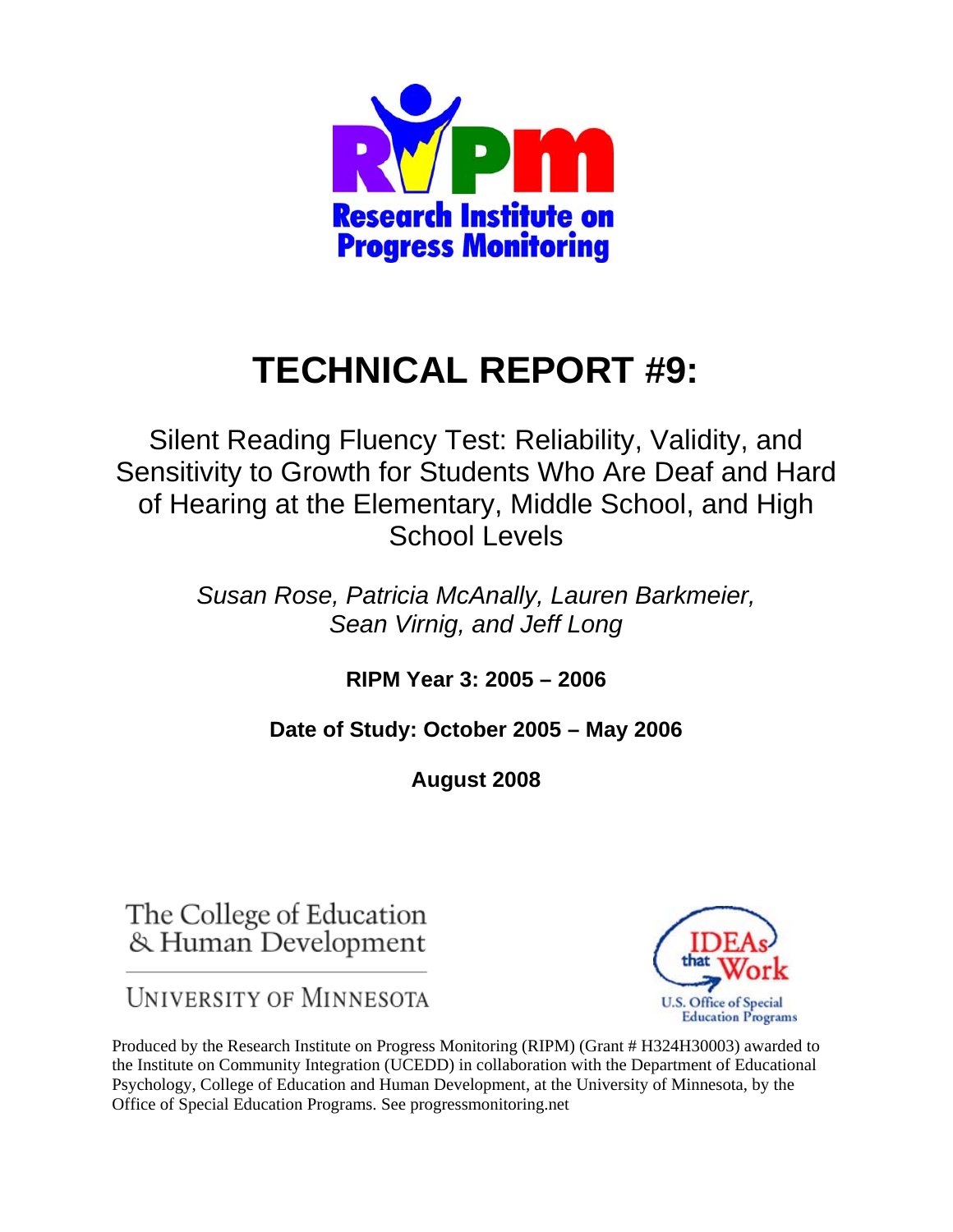Correspondence may be sent to:

Susan Rose, Ph.D. Dept. of Ed. Psychology University of Minnesota 56 East River Road Minneapolis, MN 55455 612-624-6387 (V/TTY) srose@umn.edu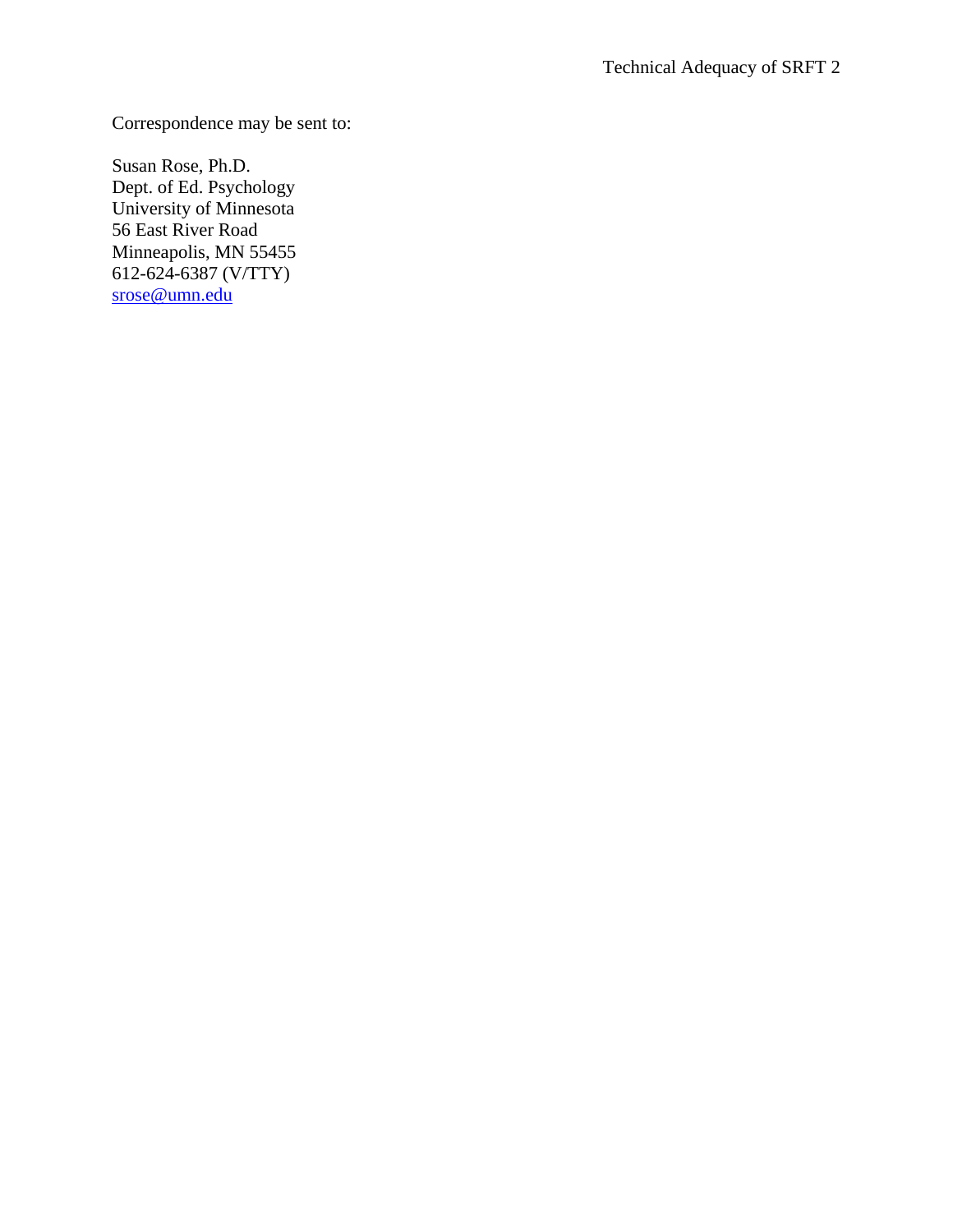#### Abstract

The purpose of this study was to identify the technical adequacy of progress-monitoring materials that reflect student growth in reading, specifically with students who are deaf or hard of hearing. The Silent Reading Fluency Test (SRFT) was developed in response to the need for a low-cost, reliable, and valid reading measure to inform instruction in programs for deaf and hard of hearing learners. The SRFT was designed using the format of the *Test of Silent Contextual Reading Fluency (TOSCRF)* as a means for monitoring student progress. Content for the SRFT consisted of passages from the *Reading Milestones* (RM) and the *Reading Bridge* (RB) series. In this study we investigated four different aspects of technical adequacy including interrater reliability, criterion and content validity, alternate form reliability, and differentiation of performance scores of students at the elementary, middle and high school levels when given at quarterly intervals. The study was conducted as part of a program-wide progress monitoring study. Participants in the study included  $N = 101$  students who were deaf or hard of hearing in grades 3 through 12 and nine reading teachers licensed in the field of deaf education. The results of this investigation indicate that the SRFT is a relatively valid and reliable measure of reading fluency, particularly at the elementary level as indicated through statistically significant correlations with the TOSCRF, the NWEA: MAP- RIT scores, and teacher ratings. The SRFT appears to be sensitive to growth at the elementary level, however, its application to middle school and high school levels may be questionable.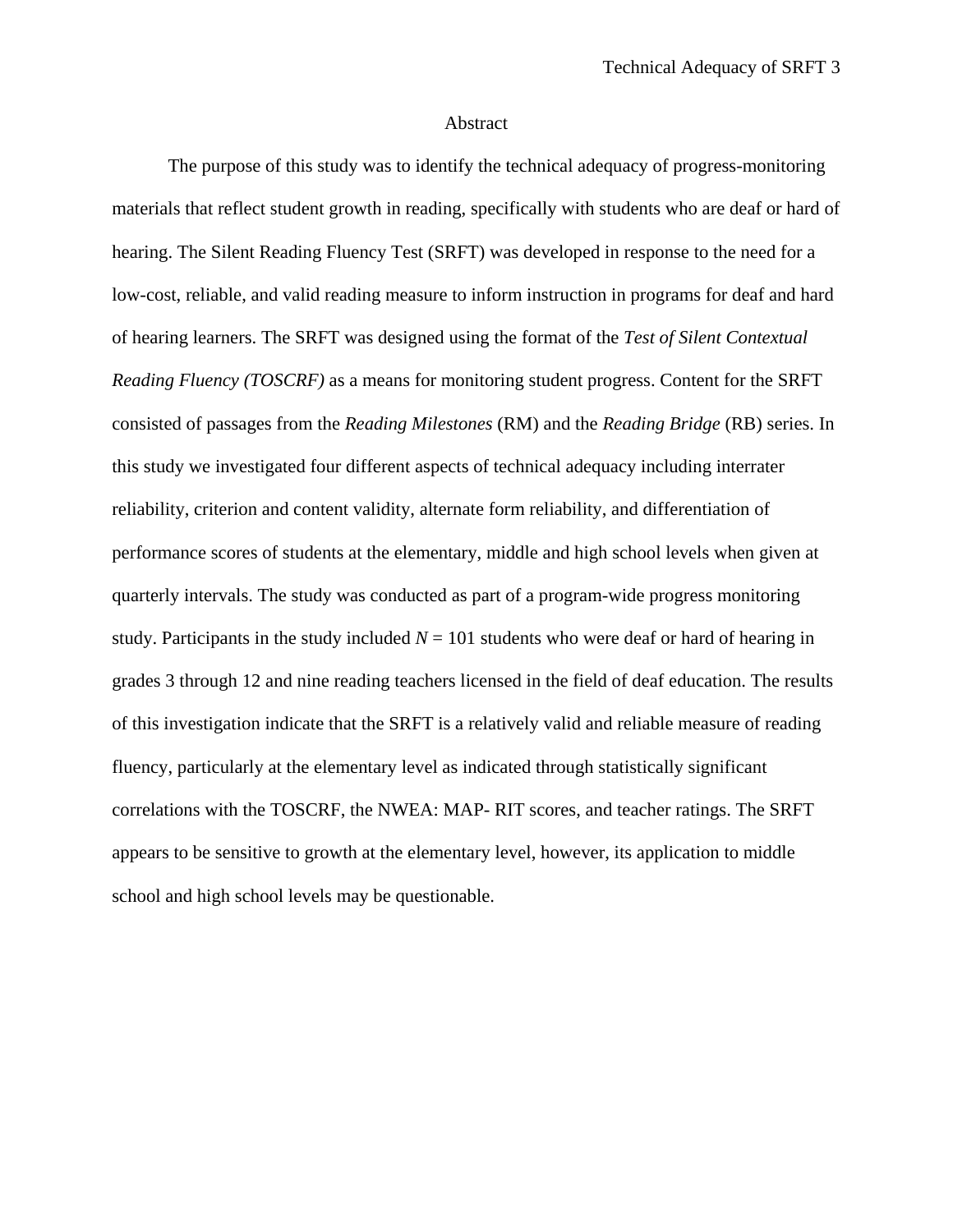The Technical Adequacy of the Silent Reading Fluency Test

The federal and state mandates for accountability and documentation of student progress have been particularly challenging for teachers of students with hearing loss due to the lack of valid, reliable, and functional assessment tools. Standardized achievement tests normed on hearing students may or may not include a sample of deaf students and thus raise concerns regarding technical adequacy and bias (Luckner, Sebald, Cooney, Young III, & Muir, 2006). Traditionally, these standardized reading tests emphasize achievement in specific areas of reading such as comprehension and vocabulary and are typically administered annually. While helpful as pre/post, or summative measures of achievement, the information gleaned from annual achievement test results have little impact on informing instruction at the time of instruction or assisting teachers in decision making in a timely manner. In addition, traditional reading achievement tests tend to be insufficiently sensitive to reflect small units of reading progress. Achievement test data suggest that the average deaf or hard of hearing student gains about 0.3 grade level per year, with less gain occurring after the student has achieved the  $3<sup>rd</sup>$  grade reading level (Paul, 1998). With the increased emphasis on accountability in serving children with hearing loss as well as the need for verification of the effectiveness of placement, instructional interventions, and communication modalities, technically reliable measures that can signal subtle growth in reading progress are required.

 Carver (1974), Jenkins and Pany (1978), and Deno (1985) pointed out that normreferenced, standardized achievement tests do not assess students on how much of their own curriculum they have mastered. Based on criticisms of the traditional method for assessing student achievement on tests that Carver (1974) termed "psychometric" (p. 512), there has been a shift toward alternative measures that are designed to detect growth in individual students and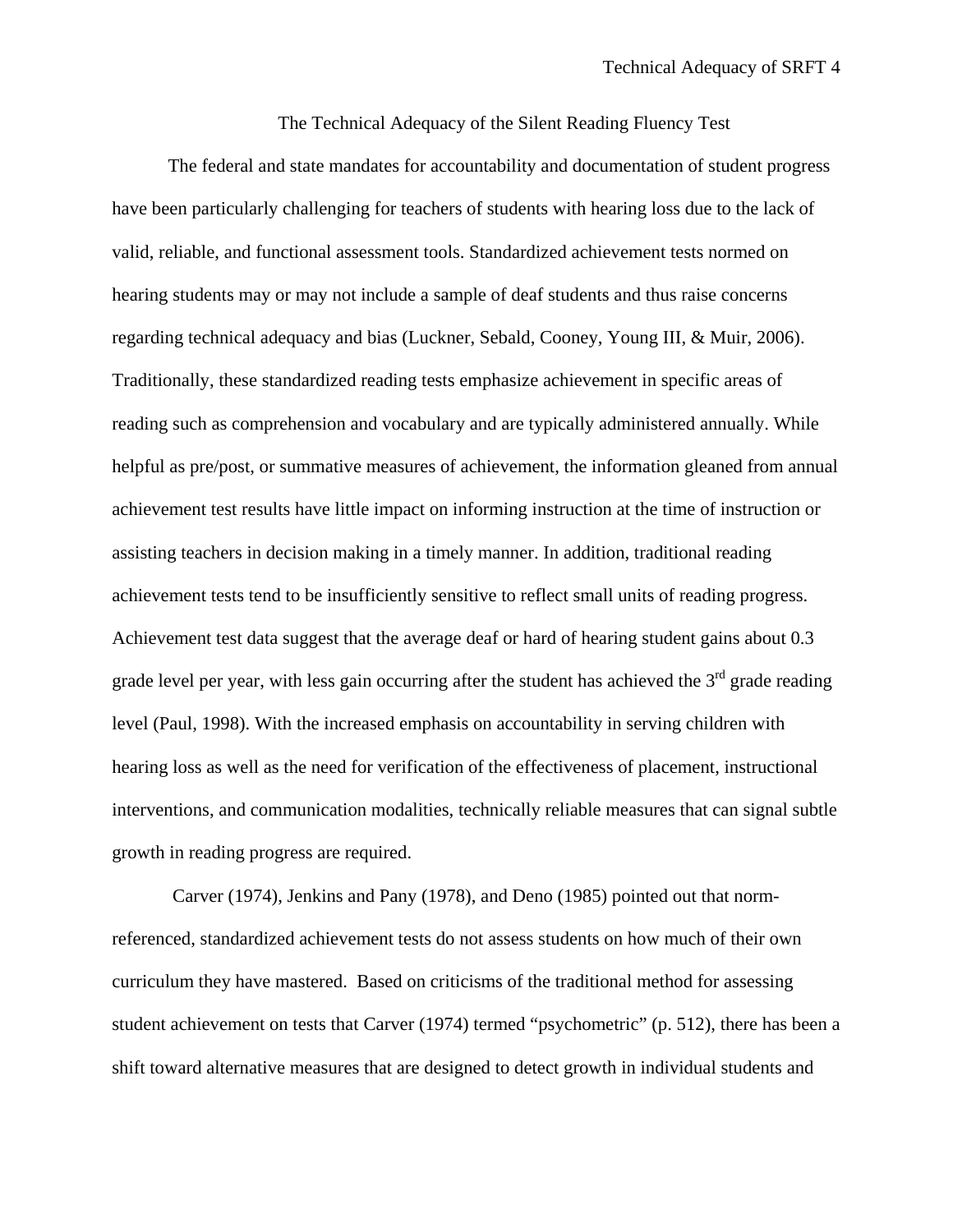thus guide teaching instruction, i.e., formative evaluation (Deno, 1992). Deno, Mirkin, and their associates (Deno, Mirkin, & Chiang, 1982; Deno,1985) at the University of Minnesota Institute for Research on Learning Disabilities (IRLD) developed Curriculum-Based Measurement (CBM) procedures in the late 1970s and early 1980s (Marston, 1989). These measures are widely-used nationally and provide teachers with tools that are inexpensive, can be administered quickly and frequently, and inform teachers in making instructional decisions. Research over the past 20 years has demonstrated the technical adequacy of CBM procedures. Unlike summative assessments, CBM is an "on going measurement system designed to account for student outcomes" (Fuchs & Fuchs, 1993, p. 2). Research has also demonstrated that the data obtained from the use of CBM procedures can positively affect teaching and learning (Deno, 1992). Oral reading fluency, in which students read aloud from a passage for one minute, is the most frequently used reading measurement procedure particularly at the elementary levels (Harris & Hodges, 1995, p. 85; Pressley, 2002, pp. 292-294; Samuels, 2002, pp. 167-8; Snow, Burns, & Griffin, 1998, pp. 4 and 7). Fluency has been identified as a key indicator in the process of measuring students' reading progress.

In the National Research Council report, *Preventing Reading Difficulties in Young Children,* Snow, Burns, and Griffin (1998) stated that "adequate progress in learning to read English…beyond the initial level depends on sufficient practice in reading to achieve fluency with different texts" (p. 223). Constructing meaning from text depends strongly on the reader's skill in recognizing words accurately and reading with fluency. Because of the critical role these skills play in comprehension, both should be regularly assessed in the classroom (Snow et al., 1998).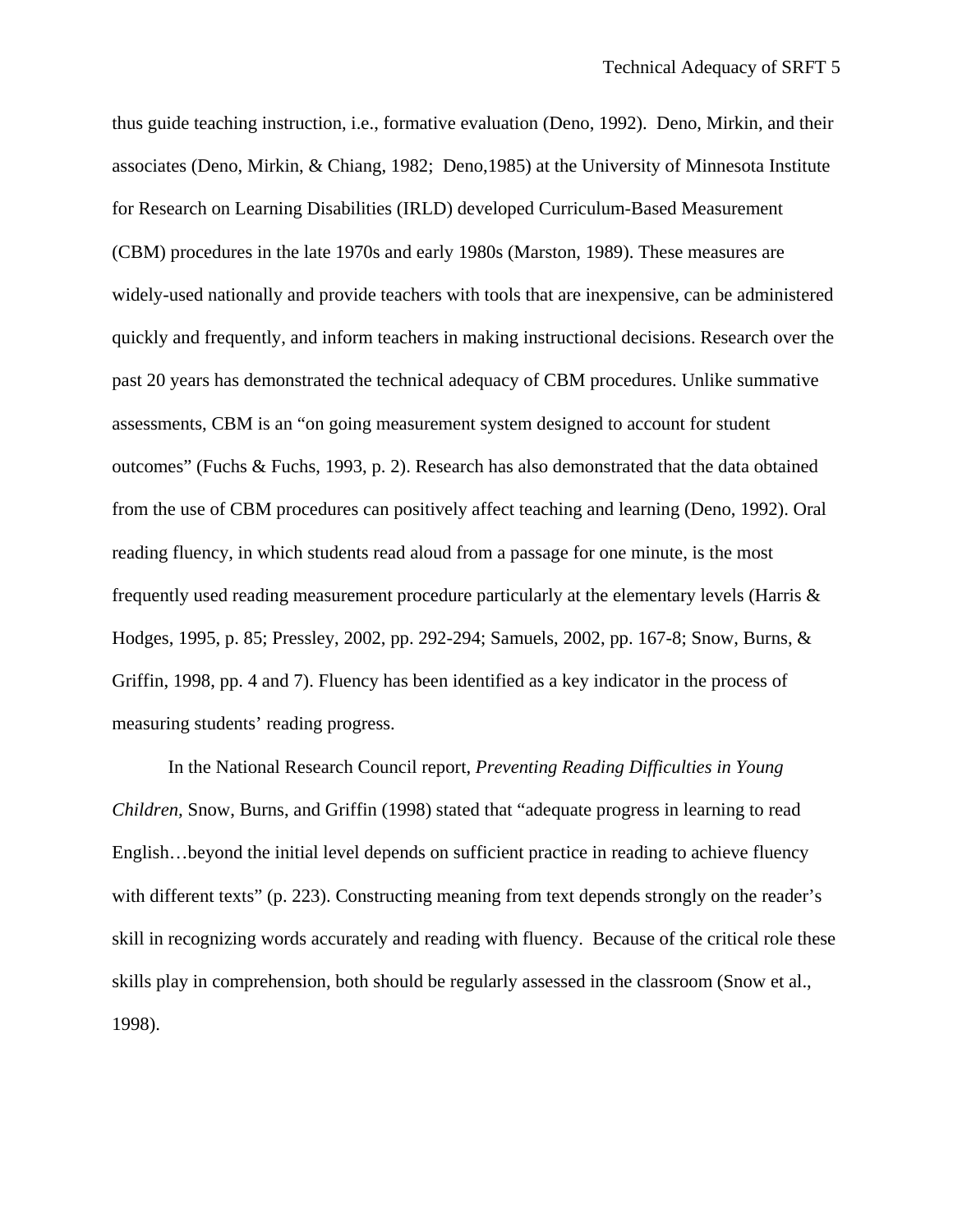Logan (1997) described fluency as the ability to recognize words quickly and autonomously and suggested that the most important property of fluent reading is the ability to perform two difficult tasks simultaneously. These two tasks are rapid word identification and comprehension of text. In other words, a student who is a fluent reader would have to recognize words quickly and accurately and also comprehend the text.

The most recent conceptualizations of fluency have been extended beyond word recognition processes and now include comprehension processes as well (Thurlow & van den Broek, 1997). The current concepts of what is involved in becoming a fluent reader have been enlarged to include both the word recognition/decoding process as well as the comprehension process. The National Reading Panel Report (National Institute of Child Health and Development, NICHD, 2000) recognized that effective readers are also fluent readers.

 A large study on fluency achievement of students conducted by the National Assessment of Educational Progress (Pinnell, Pikulski, Wixson, Campbell, Gough, & Beatty, 1995) found a close relationship between fluency and reading comprehension. Students who are low in fluency generally have difficulty constructing meaning from the text. Given this information, it is not surprising that the National Research Council report strongly encourages frequent, regular assessment of reading fluency to permit "timely and effective instructional response when difficulty or delay is apparent" (p. 7).

 CBM as well as a number of informal procedures can be used in the classroom to assess reading fluency via informal reading inventories, miscue analysis, and reading speed calculations to name a few. All of these procedures require students to read orally and therefore, are not appropriate for use with a majority of deaf and hard of hearing learners. Hammill, Wiederholt, and Allen (2006) developed a tool for monitoring the progress of students' reading fluency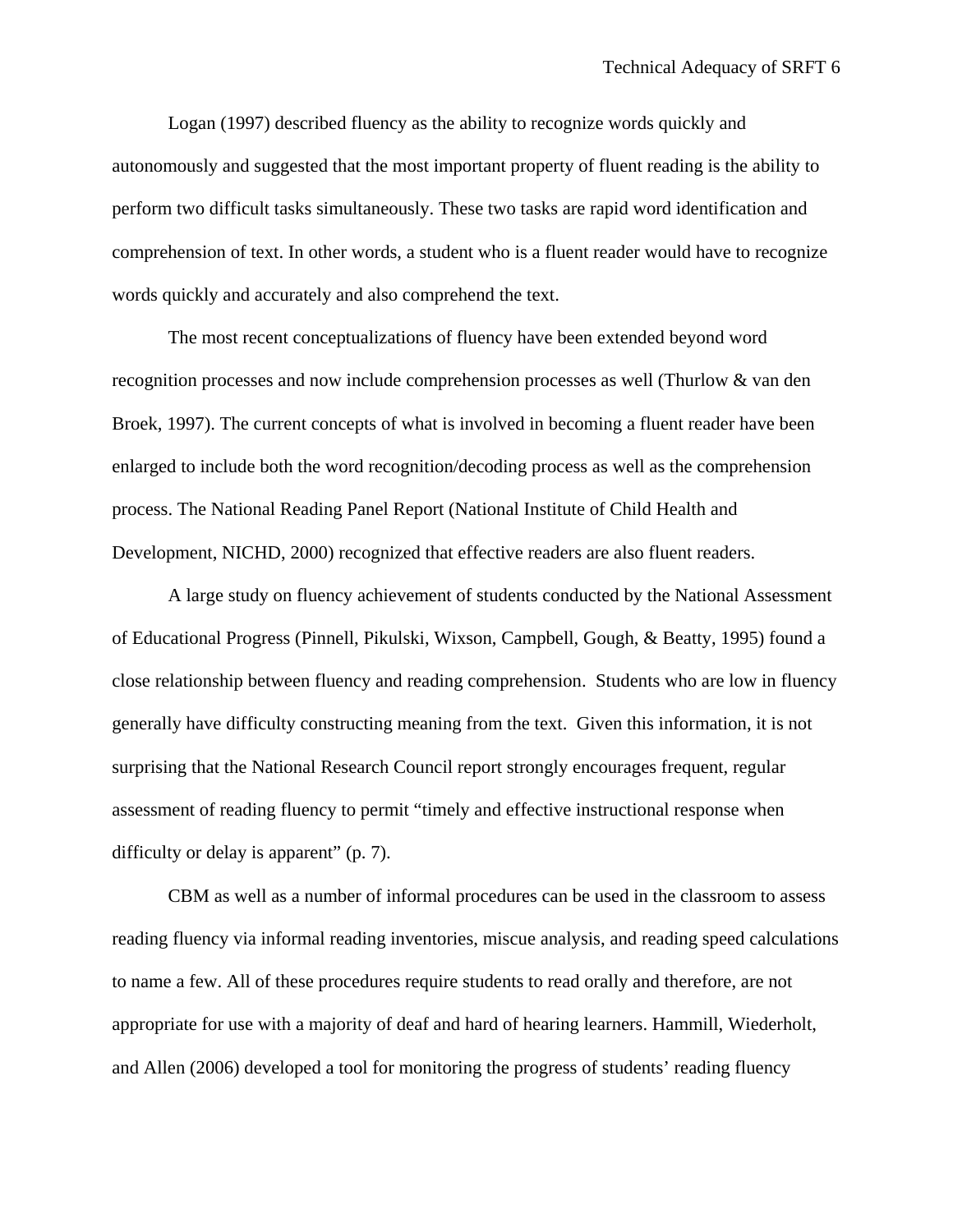which does not require oral reading. This test presents a promising format for use with deaf and hard of hearing students. The test they developed, the *Test of Silent Contextual Reading Fluency* (TOSCRF), measures the speed with which students can recognize individual words in a series of printed passages that become progressively more difficult in their content, vocabulary, and grammar (Hammill et al., 2006).

In the *Examiner's Manual,* the TOSCRF test developers (Hammill, et. al.2006) listed a wide variety of interrelated silent reading skills measured by the test including:

- Recognize printed words and know their meaning
- Use one's mastery of syntax and morphology (i.e., grammar) to facilitate understanding the meaning of written sentences and passages
- Incorporate word knowledge and grammar knowledge to quickly grasp the meaning of words, sentences, paragraphs, stories, and other contextual materials
- Read and understand contextual material at a pace fast enough to make silent reading practical and enjoyable (p.2).

The authors maintain that its "results…can be used confidently to identify both poor and good readers" (Hammill et al., 2006, p. 2). They further stated that the TOSCRF can be used to measure contextual fluency in a comprehensive reading assessment, to monitor reading development, and to serve as a research tool.

The format of the TOSCRF requires students to identify words printed without spaces between them by drawing lines indicating word boundaries, a format that is similar to the format of children's word-search puzzles. Guilford (1959) used several word search measures in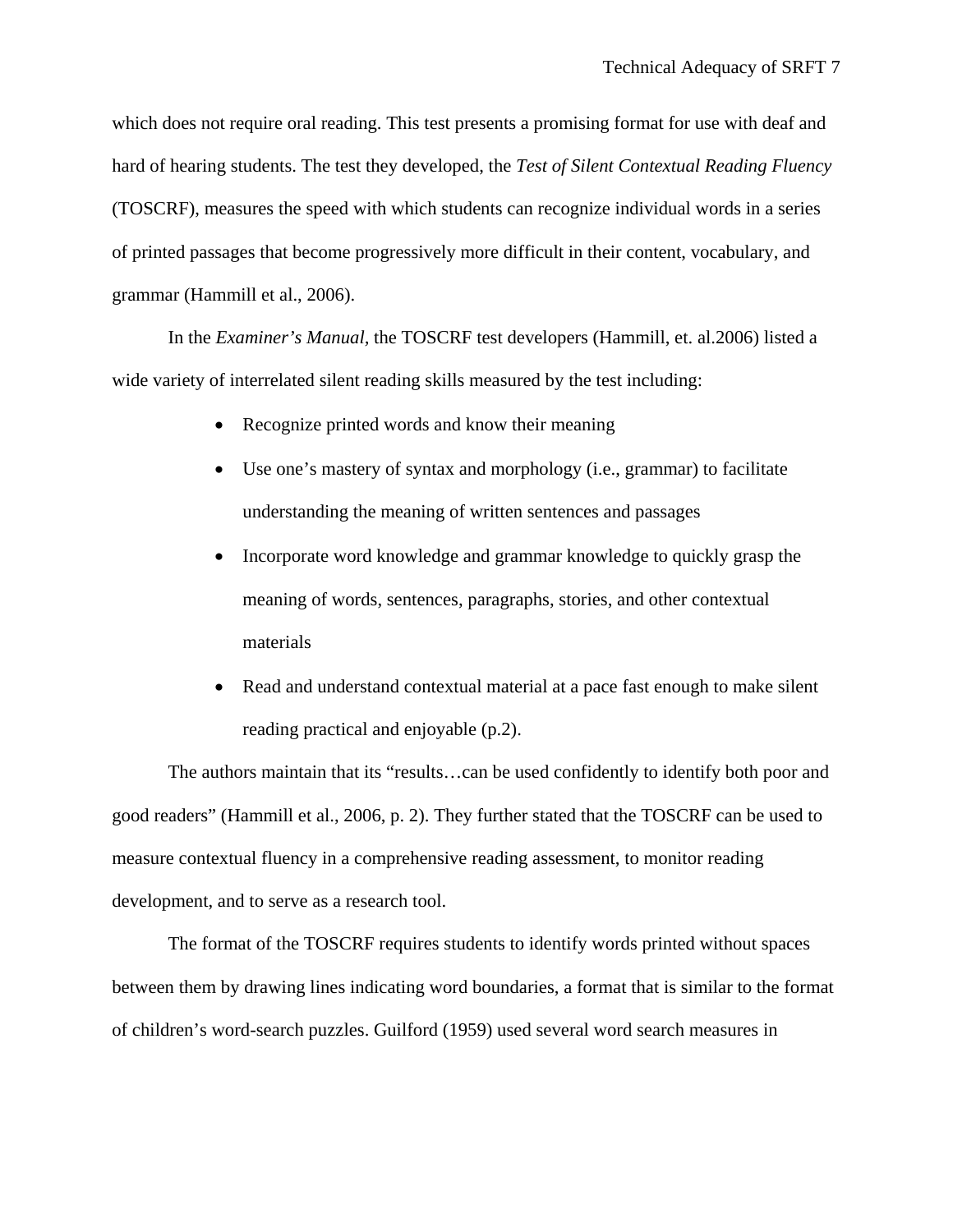developing his Structure of Intellect model and Guilford and Hoepfner (1971) used word search measures to help establish the Convergent Production of Symbolic Transformations factor.

Meeker and Meeker (1975) developed the *Structure of Intellect Learning Abilities Test,* a battery of tests to evaluate a variety of cognitive abilities. The second edition of this test (Meeker, Meeker, & Roid, 1985) used the contextual word-strings-without-spaces format in three of the four sets that measure word recognition.

In summary, the works of Guilford, Hoepfner, the Meekers, and Roid provide a rationale for the TOSCRF format that is based on theory and is validated thoroughly in the research literature. These early works provide the TOSCRF with a firm foundation that helps establish its content-validity (Hammill et al., 2006, pp. 36-37).

Because there are few good assessment tools of student achievement in general, and reading in particular, that are available for deaf and hard of hearing learners (Paul, 2001), the format used in the TOSCRF appeared to be a promising format for use with this population. The tool we developed for monitoring reading progress of deaf and hard of hearing students, the *Silent Reading Fluency Test* (SRFT), is based on Deno's (1985) conceptualization of CBM procedures for progress monitoring and on the format of the TOSCRF.

Using the format of the *Test of Silent Contextual Reading Fluency* (Hammill, Wiederholt, & Allen, 2006) as a model, similar materials were developed using passages from the text in the *Reading Milestones* (Quigley, McAnally, Rose, & King, 2001) and *Reading Bridge* (Quigley, McAnally, Rose, and Payne, 2003) series. These two reading series, which contain controlled vocabulary and linguistic structures, were developed for use with deaf and hard of hearing students, English language learners, and students with language disabilities. In addition, these reading series were selected because, in a national survey on reading materials used in programs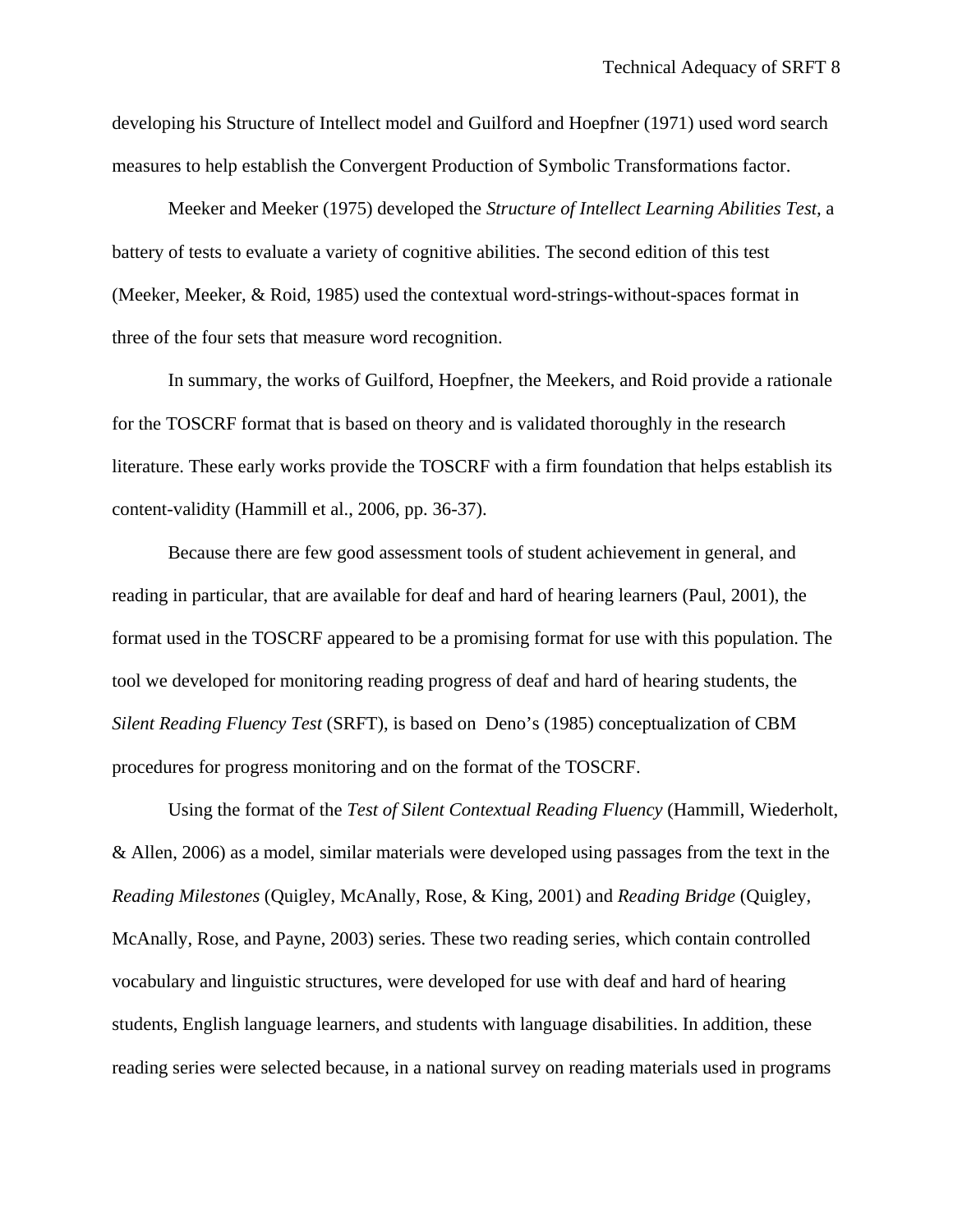for deaf and hard of hearing learners, *Reading Milestones* was reported as being used by 30% of the programs which was three times the number of programs that used the second most frequently cited basal reader (LaSasso & Mobley, 1997). A progress monitoring tool based on *Reading Milestones* and *Reading Bridge* may provide a progress monitoring system for programs that use these two reading series and an effective measure for other programs as well.

#### *Purpose*

The purpose of this study was to identify the technical adequacy of the SRFT. That is, the content and criterion validity, alternate form reliability, and inter-rater reliability of the SRFT as well as to identify its ability to discriminate higher level readers from less skilled readers and to determine its ability to reflect student progress in reading when given at frequent intervals. The SRFT was developed specifically for use with students who demonstrate significant language differences including students with hearing loss and English Language Learners. The SRFT followed the design of the TOSCRF (Hammill, et. al., 2006) and the characteristics of CBM, that is, the process and design of the measures can be administered quickly and at frequent, systematic intervals (Deno, 1985). The quantitative results of the SRFT can often be used as an indicator of student progress in reading, and can provide teachers, parents, and students with information needed to determine the effectiveness of instruction.

#### *Research Questions*

The following research questions were addressed in this study: (1) Are the SRFT scores relatively valid and reliable indicators of the general reading performance of deaf and hard of hearing learners? (2) Are Forms A and B of the Silent Reading Fluency Test (SRFT) equivalent? (3) Do the SRFT scores differentiate performance of students at various levels of reading? (4) Is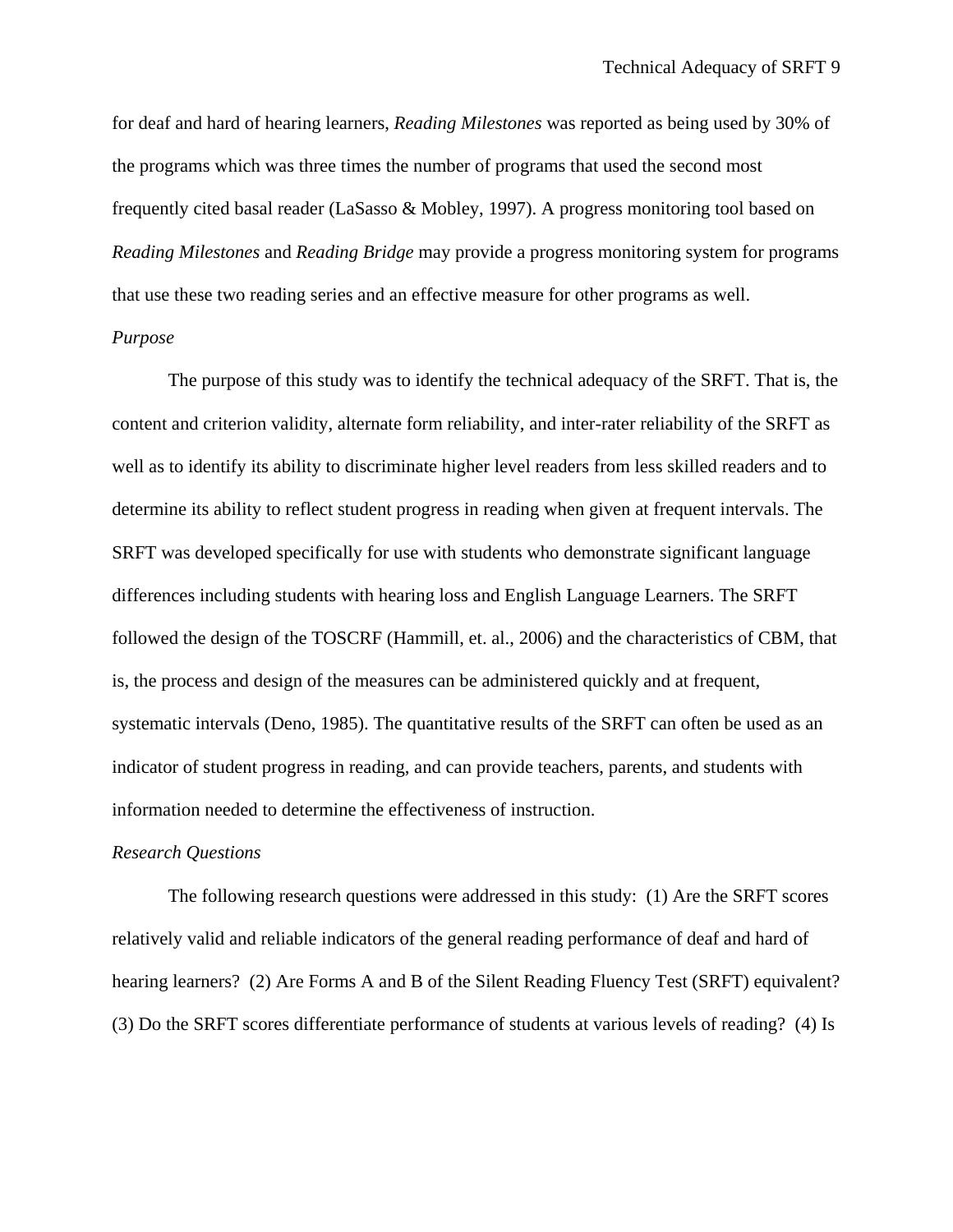the SRFT sensitive to reading growth of deaf and hard of hearing students when given at quarterly intervals?

It was anticipated that the SRFT would prove to be a relatively valid and reliable indicator of students' reading performance at the elementary level. We also anticipated that the SRFT would allow frequent administration (e.g., weekly, monthly or quarterly) for the purpose of informing teachers of students' progress in reading.

#### Method

#### *Participants and Setting*

This study was conducted as part of a school-wide progress monitoring program. A sample of  $N = 101$  students,  $3<sup>rd</sup>$  through  $12<sup>th</sup>$  grade, and nine teachers participated in the program. All of the students qualified for special education services due to identified hearing loss and educational need. Thirty–six students had losses in the mild to moderate range and 61 students had losses ranging from severe to profound. Four students did not have recorded information regarding the nature and severity of their hearing losses. Forty-six of the 101 participants were female; 55 were male, and 23% (*n* = 23) had additional diagnosed disabilities (e.g., ADD, emotional/behavioral disability, mild cognitive delay). All of the students were enrolled in the academic program. Twenty-seven participants were elementary students, 16 were middle school students, and 58 were high school students. Participants included 46% residential students (students living at the school during the week), and 54% day students (students living with their families in the community and attending the school daily during regular school hours). Six of the high school students attended the community public schools for a part of the school day.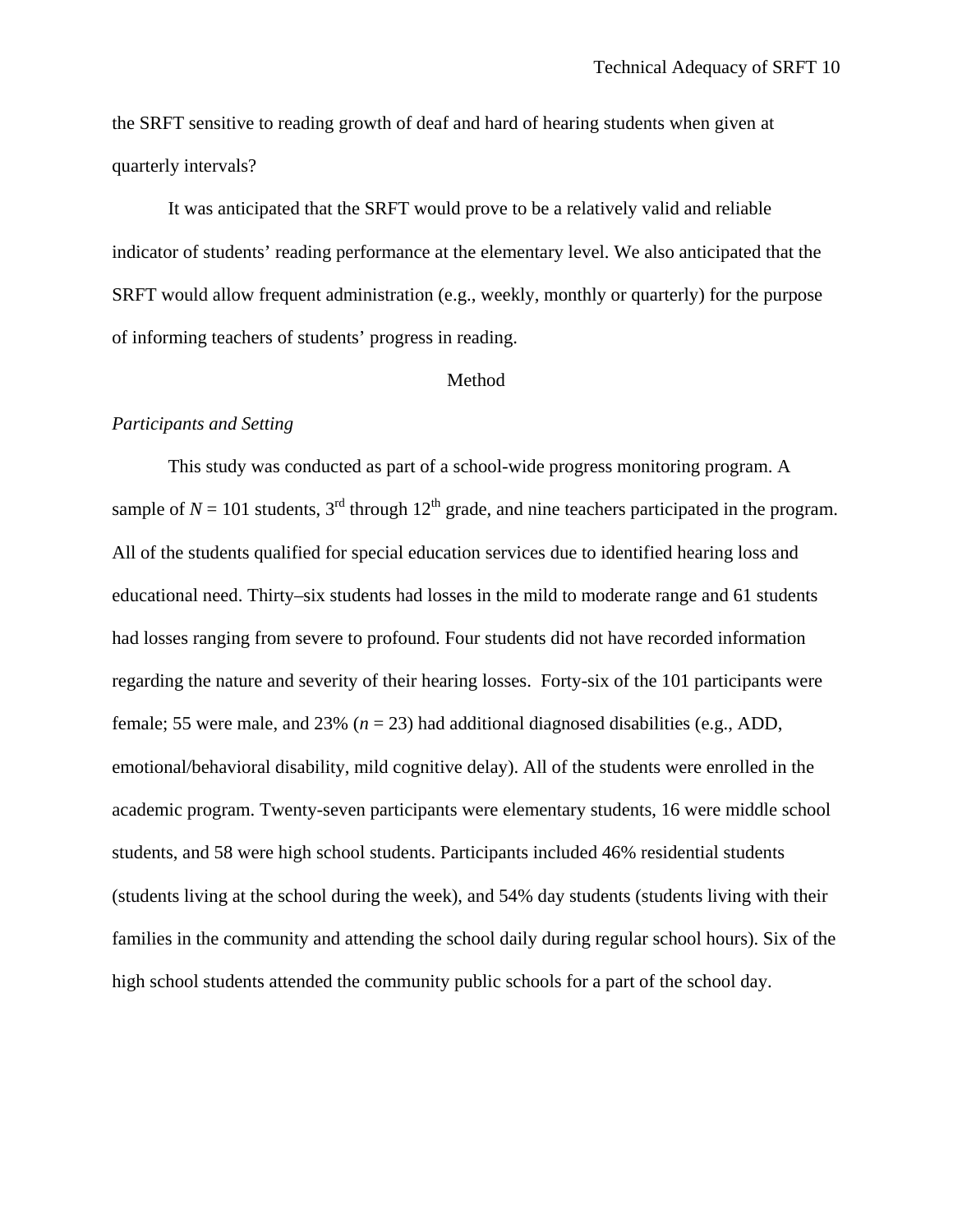#### *Measures*

*Silent Reading Fluency Test development.* The SRFT was developed by the first two authors. The format and protocol followed as closely as possible those used to develop the *Test of Silent Contextual Reading Fluency* as explained in the test manual (Hammill, Weiderholt, and Allen, 2006). The passages in *The Silent Reading Fluency Test* were adapted from the text in the *Reading Milestones* (RM) series, which has six levels, ten books per level, and *Reading Bridge* (RB) series, which has two levels, two books per level. The beginning passages incorporate preprimary/first-grade vocabulary and simple grammatical structures with graduated complexity in subsequent passages.

 Reading levels in the *Reading Milestones* series range from preprimary/first through third grades and in the *Reading Bridge* series, from fourth through fifth grades. The language structures in the *Reading Milestones* and *Reading Bridge* series use vocabulary and linguistic structures designed to meet the needs of deaf or hard of hearing students at each level as indicated by the results of the national research investigations conducted by Stephen P. Quigley and colleagues (1976). In the *Reading Milestones* series, the last story in each book incorporates the targeted vocabulary words and language structures used in the first five stories of the book. Most of the passages in the test protocol that the students were given to read were taken from story 6 in the last book of each level of the *Reading Milestones* series. In the *Reading Bridge* series, passages were taken from selections near the end of each of the four books. Two forms were constructed for the SRFT (see Form A and Form B in Appendix A). Each of the passages in the two forms was similar in number of words to the passages in the TOSCRF. The vocabulary and the grammatical structures reflected the controlled language used in *Reading Milestones* and *Reading Bridge.* In addition to the passages from the RM and the RB series, Form B from the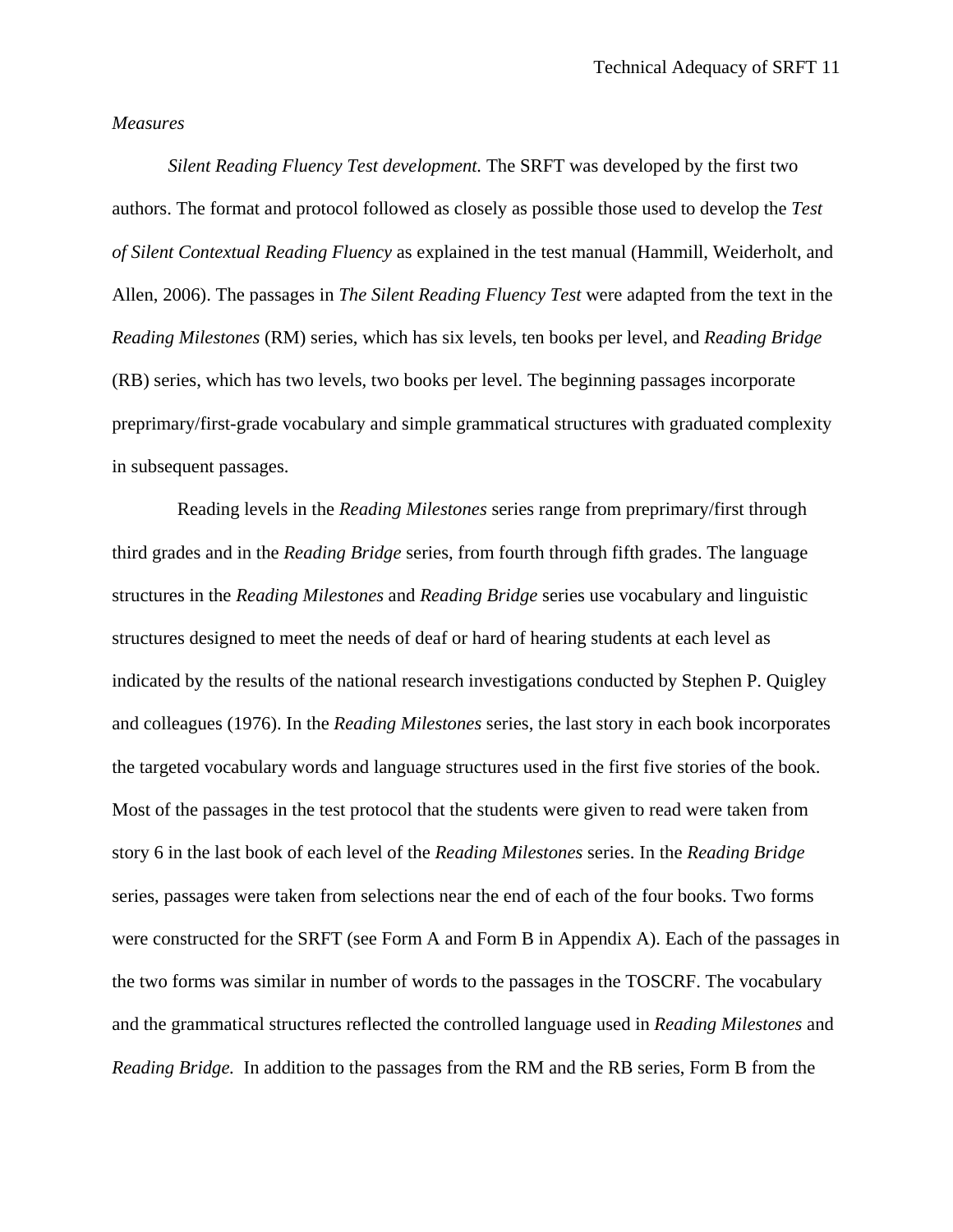*Test of Silent Contextual Reading Fluency* (TOSCRF) was added to the testing materials as a criterion reference. Although the items on the TOSCRF extend from preprimer/first grade through  $12<sup>th</sup>$  grade levels of difficulty, the items on the SRFT ranged from preprimer/first grade through  $5<sup>th</sup>$  grade levels. The passages from RM and RB were printed in the same format as those in the TOSCRF. They were printed in upper case without punctuation or spaces between the words. For example:

\_\_\_\_\_\_\_\_\_\_\_\_\_\_\_\_\_\_\_\_\_\_\_\_\_\_\_\_\_\_\_\_\_\_\_\_\_\_\_\_\_\_\_\_\_\_\_\_\_\_\_\_\_\_\_\_\_\_\_\_\_\_\_

\_\_\_\_\_\_\_\_\_\_\_\_\_\_\_\_\_\_\_\_\_\_\_\_\_\_\_\_\_\_\_\_\_\_\_\_\_\_\_\_\_\_\_\_\_\_\_\_\_\_\_\_\_\_\_\_\_\_\_\_\_\_

# A K I N G L I V E D I N A G O L D C A S T L E T H E C A S T L E W A S B Y A R I V E R N E A R T H E M O U N T A I N S

The task required students to read each passage and draw lines between the boundaries of words (e.g., A/KING/LIVED/IN/A/GOLD/CASTLE/THE/CASTLE/WAS BY/A/RIVER/ NEAR/THE/MOUNTAINS).

#### *Criterion and Content Validity Measures*

 Anastasi and Urbina (1997) suggested that "…criterion-prediction (also referred to as *criterion-related validity)* validation procedures indicate the effectiveness of a test in predicting an individual's performance in specific activities" (p. 118). Based on this description, the criterion-prediction validity for the SRFT refers to the ability of this assessment to measure an individual's performance in reading, specifically in word identification, comprehension and fluency. In discussing content-description validity, Anastasi and Urbina (1997) suggested that these "validation procedures involve the systematic examination of the test content to determine whether it covers a representative sample of the behavior domain to be measured" (pp. 114-115).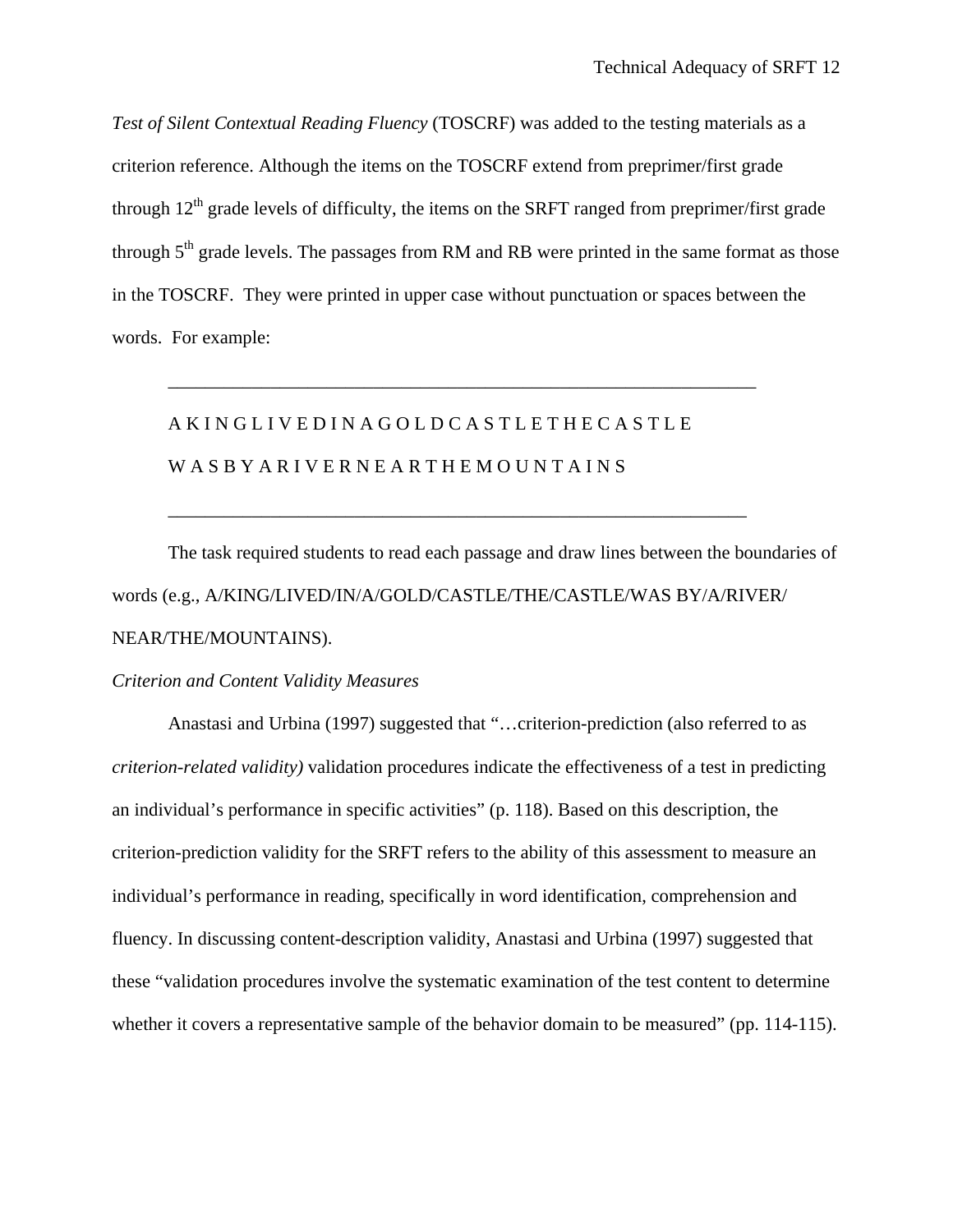The SRFT was correlated to the TOSCRF to establish criterion validity. The TOSCRF has been correlated to five other tests of reading that measured word identification, reading fluency, comprehension, and general reading ability resulting in coefficients ranging from .57 to .89 (Hammill, Wiederholt, and Allen (2006). According to Hopkins (2002), the magnitude of these correlations would be LARGE (.50-.69) to VERY LARGE (.70-.99). The correlations between the TOSCRF and the SRFT ranged from .84 to .90. Hammill and colleagues (2006, p. 38) included 46 students who were deaf or hard of hearing in the validity studies using the Test of Silent Word Reading Fluency (TOSWRF; Mather, Hammill, Allen & Roberts, 2004) as the criterion reading measure.

The TOSCRF (Form B) was also used as one of the content validity measures. In designing this assessment tool, Hammill and colleagues selected sentences from the *Gray Oral Reading Tests—Fourth Edition* (GORT-4; Wiederholt, & Bryant, 2001). Hammill and colleagues (2006) stated that "the works of Guilford, Hoepfner, M. Meeker, R. Meeker, and Roid provide a rationale for the TOSCRF that is based on theory and is validated thoroughly in the research literature" (p. 37). The works also indicated that the format used in the TOSCRF (word strings without spaces) has been successfully used to measure word identification speed "providing the TOSCRF with a firm foundation which helps establish it's content-description validity" ( p. 37). In summary, the test developers stated that considerable evidence has been collected and presented to "show that the TOSCRF is a valid measure of general reading and reading fluency and can be used with confidence" (p. 49).

The *Measures of Academic Progress* (NWEA: MAP), an assessment system developed by the Northwest Evaluation Association (Northwest Evaluation Association [NWEA], 2003) was used as a second source for the confirmation of content validity. There is substantial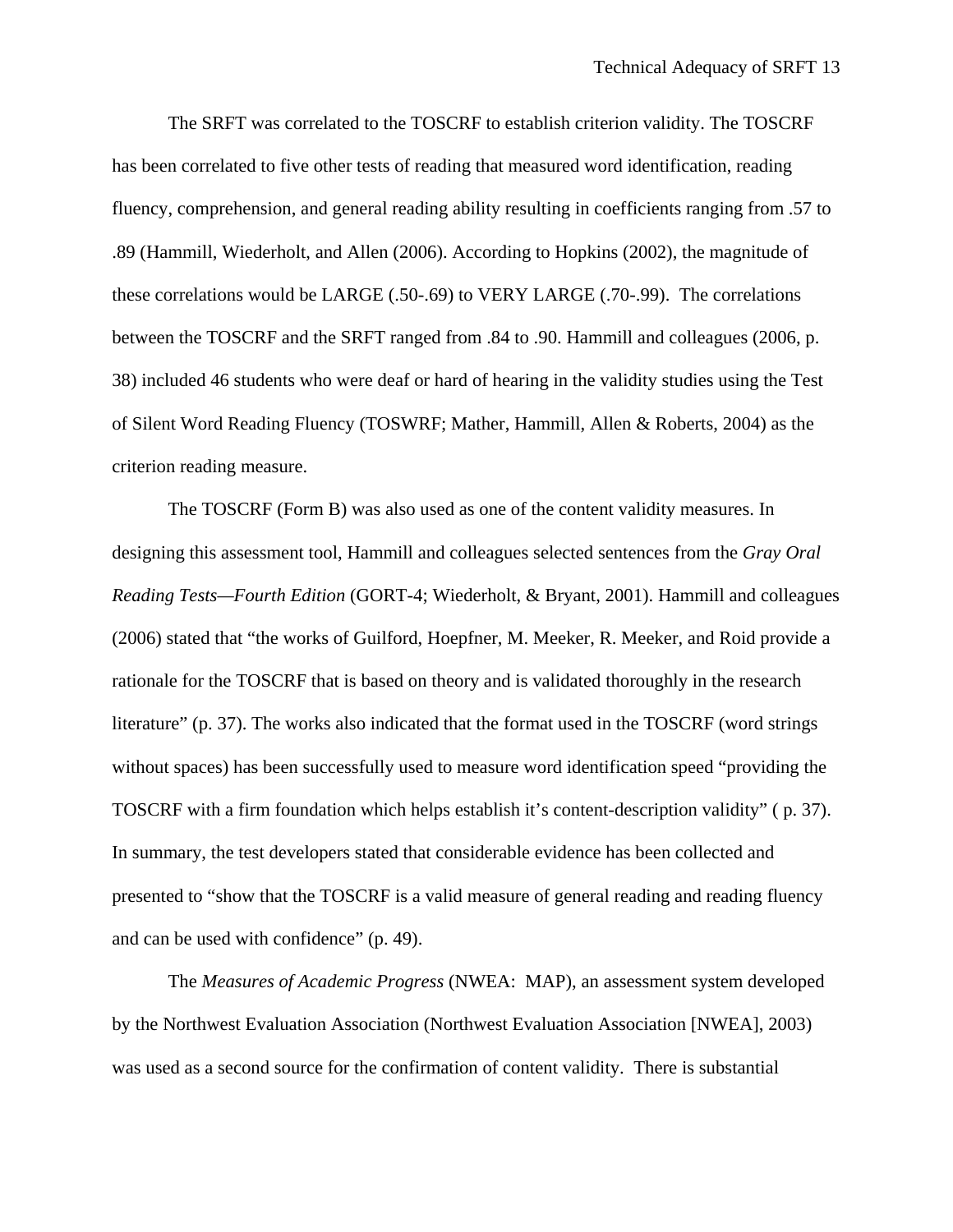evidence supporting the validity of the NWEA: MAP for measuring the achievement level and growth of students in the major subject areas (e.g., Reading, Language, Math, and Science; NWEA, 2003). The concurrent validity statistics for the MAP show that it was compared to seven other tests that assess student learning. The correlation coefficients on the seven tests ranged from .75 to .87. When the reading subtest of the MAP was compared to the two tests (the Stanford Achievement Test, 9<sup>th</sup> Edition, and the Colorado State Assessment Program) taken by the same students, the coefficients ranged from .82 to .87 and .84 to .87 respectively. The range of the correlation coefficients for the Iowa Tests of Basic Skills was .77 to .84.

The reliability of the MAP was calculated in two different manners. One method used marginal reliability that utilizes "the test information function to determine the expected correlation between the scores of two hypothetical tests taken by the same students" (NWEA, 2003, p.54). The marginal reliability estimates ranged from .90 to .95 across second through tenth grade levels. Test-Retest reliability correlations ranged from .76 to .91 across second through tenth grade levels. The NWEA maintains that the content is valid; the scores are constructed in a valid manner, and that the Association "has a great deal of confidence in the validity of the assessments for their intended uses" (NWEA, 2003, p. 52).

A third content validity measure used was teacher ratings of each student's reading, writing, math, and general communication abilities. Teachers were provided with a class list and a rating scale of 1 to 5 with 1 indicating a low general reading ability and 5 an above average general reading ability in comparison to their peers. Teachers submitted their ratings for each student during the Fall semester.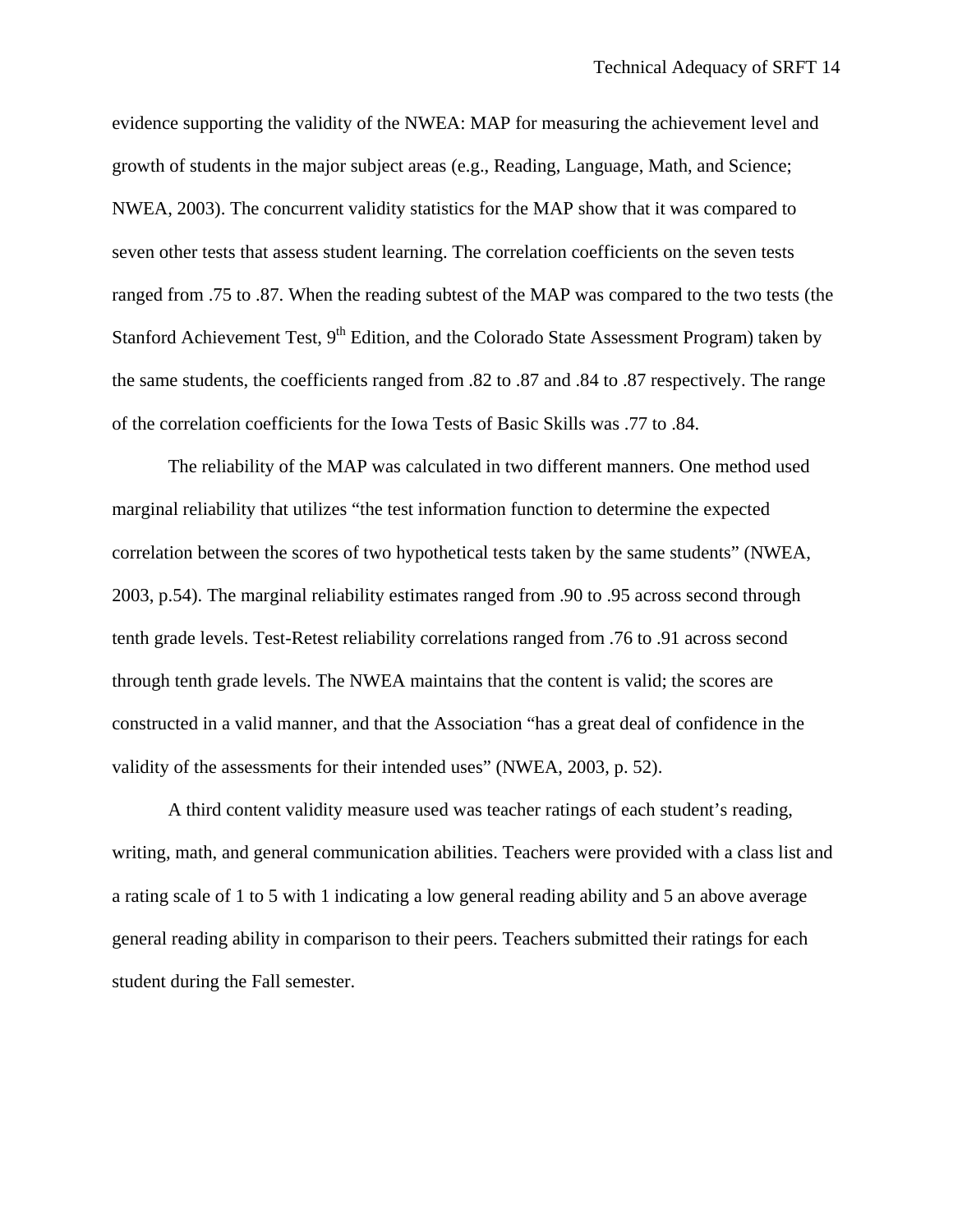#### *Procedure*

 *Data collection*. Administration of the SRFT and TOSCRF were part of a school-wide progress monitoring program that included administration of the MAP, CBM MAZE passages, the SRFT, TOSCRF and teacher ratings of students' performances. A school-wide inservice training in the purpose and principles of progress monitoring was provided followed by a brief training session in the administration of the SRFT and TOSCRF. Classroom teachers of the deaf administered the progress monitoring measures using directions and practice items provided with the progress monitoring packets. Each student completed Forms A and B of the SRFT and Form B of the TOSCRF within a three day time span during each quarter of the academic year. The order of administration of the progress monitoring measures was counterbalanced, that is one third of the students completed the SRFT-Form A followed by Form B followed by the TOSCRF-Form B; one third of the students completed the SRFT-Form B, TOSCRF-Form B and SRFT-Form A; the remaining students completed TOSCRF-Form B, SRFT-Form A followed by Form B. Using the same standard instructions as used by the TOSCRF, the teachers presented practice forms to familiarize the students with the test format and response requirements before administering the test materials. The teachers used stop watches and flashing lights to indicate the end of the testing period.

The SRFT (Forms A and B) and the TOSCRF (Form B) were given to students as a 3 minute timed task. The teachers administered each form to the class of students in less than ten minutes, including the time necessary for explaining the directions, completing the practice items, and completing the task.

*Scoring*. Scoring the SRFT and the TOSCRF consists of counting the words the student identified correctly through all passages attempted. The numerical scores for each form reflect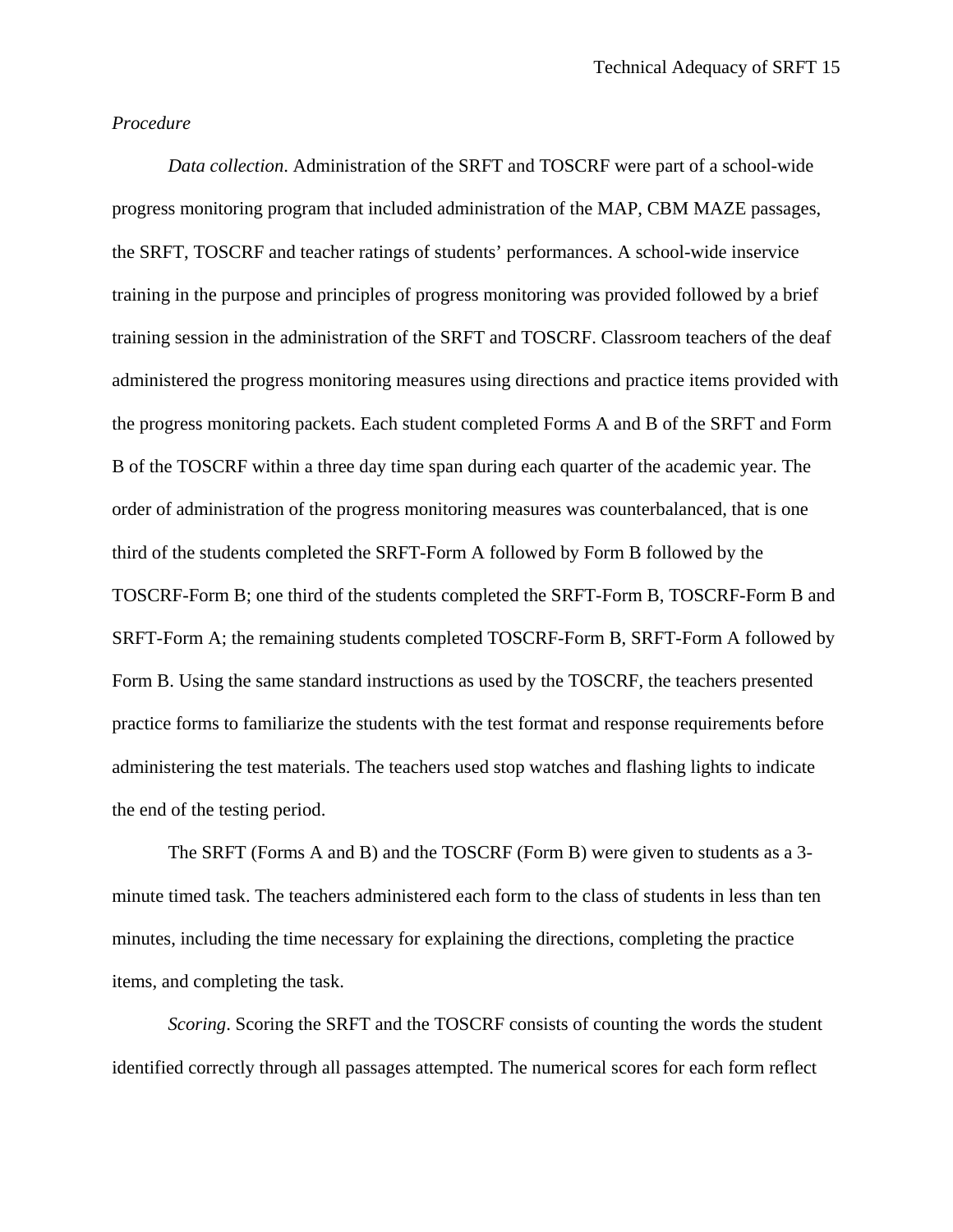total words correctly identified in all passages attempted by the student, incorrect words identified, and the correct words minus the incorrect words. For the purposes of this study, only the number of words correctly identified was used which conforms to the scoring practices of the TOSCRF.

The NWEA: MAP was administered by the teachers in the Fall and Spring of the Academic year within ten days of administration of the progress monitoring measures.

 *Data analysis.* Assessment of cross-sectional reliability and validity was based on Pearson correlation coefficients using the CORR procedure of the SAS software. Sensitivity to growth was assessed using growth curves based on hierarchical linear modeling (HLM; Singer & Willett, 2003, chap. 3). The SAS procedure MIXED was used for the HLM analysis.

#### Results

#### *Interscorer Agreement*

 Two raters independently scored the SRFT and the TOSCRF. The two sets of data were analyzed to establish inter-rater reliability. The average agreement between the scores of the two raters across all measures (SRFT-Forms A and B and the TOSCRF-Form B) was 92%. A review of the discrepancies in scoring indicated that most of the discrepancies occurred when the line or slash between two words was questionable, that is, ambiguous slash marks over letters or extending across word boundaries. Discrepancies between the two raters were resolved through discrepancy scoring by a third independent rater.

#### *Alternate Form Reliability*

 Alternate form reliability was calculated between mean scores for the SRFT-Forms A and B by computing Pearson-Product Moment correlations. The correlation coefficient (.92) between Forms A and B indicates that the forms have a high level of agreement.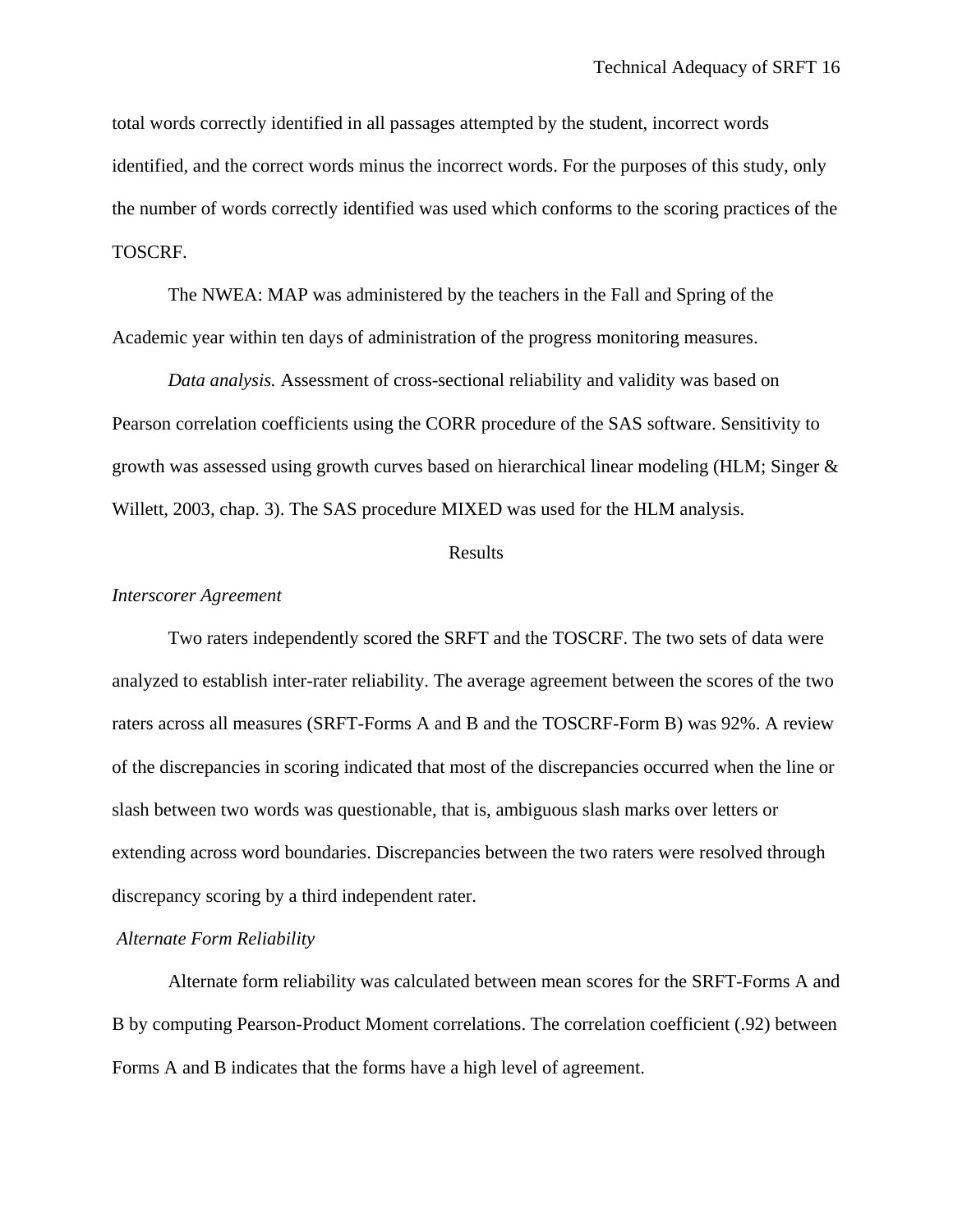#### *Descriptive Statistics for the SRFT and the TOSCRF*

Descriptive statistics of the assessment results are presented in the appendix. The means of correct- word scores for elementary, middle school, and high school students for the Fall, Winter, and Spring administrations of the SRFT-Forms A and B and TOSCRF-Form B are presented in Table 1 and Figures 1 and 2. The information displayed in the table and graphs indicates that the test differentiates among student scores at these three levels, that is, students in upper grades have a mean higher score on the SRFT than students in lower grade levels.

Insert Table 1 and Figures 1 & 2 about here

\_\_\_\_\_\_\_\_\_\_\_\_\_\_\_\_\_\_\_\_\_\_\_\_\_\_\_\_\_\_\_\_\_\_\_\_\_\_\_\_\_\_\_\_\_\_\_\_

\_\_\_\_\_\_\_\_\_\_\_\_\_\_\_\_\_\_\_\_\_\_\_\_\_\_\_\_\_\_\_\_\_\_\_\_\_\_\_\_\_\_\_\_\_\_\_\_\_

#### *Content/ Construct Validity*

 To establish content and construct validity, a triangulated set of variables was used. The SRFT was correlated with the TOSCRF, with the reading subtest of the NWEA: MAP (NWEA, 2003) and with teacher ratings of students' reading abilities. The SRFT-Forms A and B were compared individually with the TOSCRF resulting in a correlation coefficient of .84 between Form A and the TOSCRF and a coefficient of .90 between SRFT-B and TOSCRF.

The correlations between the reading scores of the SRFT and the reading subtests RIT scores of the NWEA: MAP were computed for each level (elementary, middle school, and high school) on SRFT-Forms A and B on the fall and spring data. The correlations range from .58 to .85 for the fall data and from .45 to .84 for the spring data (Table 2).

Insert Table 2 about here

\_\_\_\_\_\_\_\_\_\_\_\_\_\_\_\_\_\_\_\_\_\_\_\_\_\_\_\_\_\_\_\_\_\_\_\_\_\_\_\_\_\_\_\_\_\_\_\_\_\_\_

\_\_\_\_\_\_\_\_\_\_\_\_\_\_\_\_\_\_\_\_\_\_\_\_\_\_\_\_\_\_\_\_\_\_\_\_\_\_\_\_\_\_\_\_\_\_\_\_\_\_\_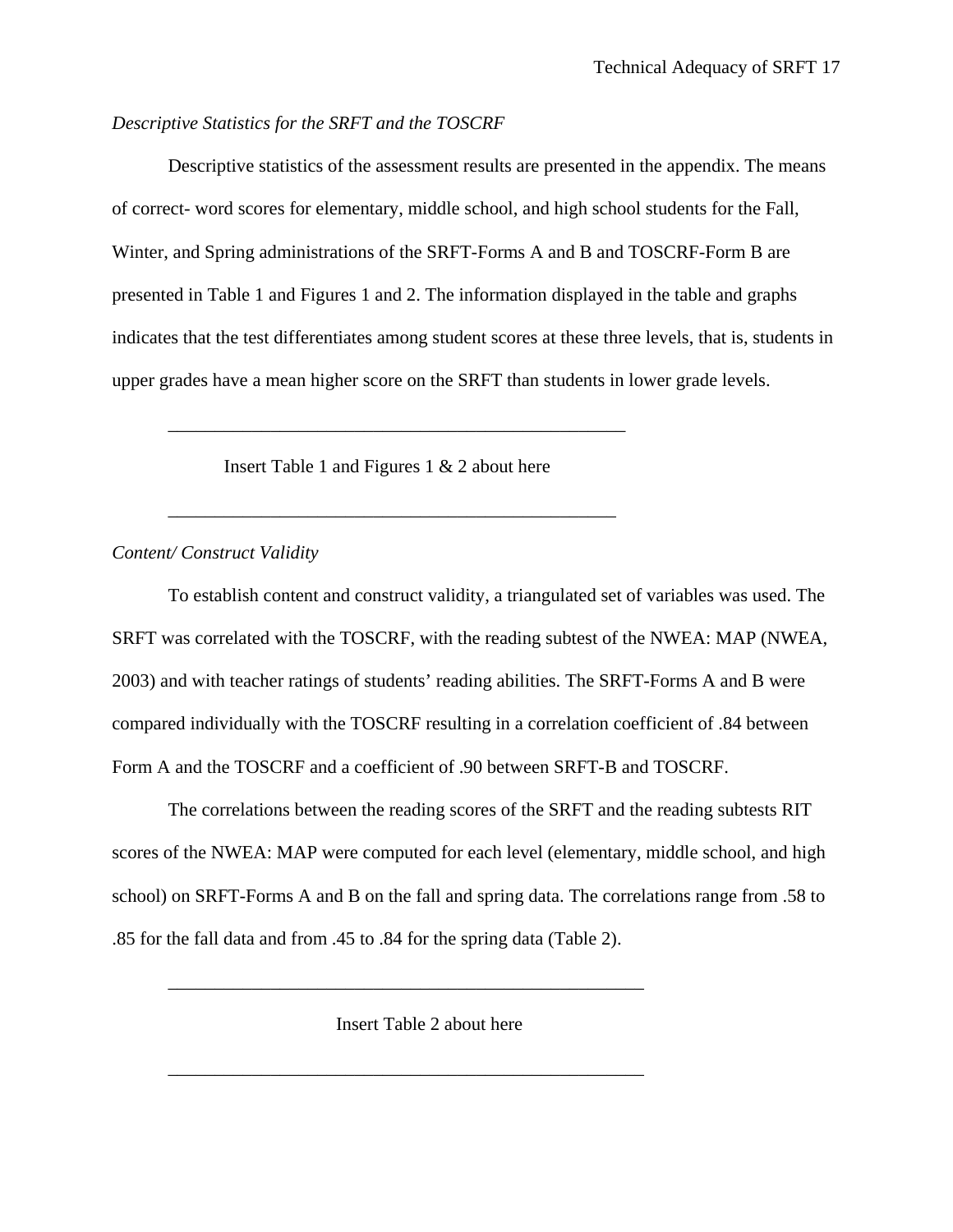The results of an application of a Pearson-Product Moment correlation comparing teacher ratings of each student's general reading ability and student scores on SRFT-Forms A and B across grade levels are presented in Table 3. Four weeks into the Fall term, teachers rated each student on a scale of 1 to 5 with 1 indicating low general reading ability and 5 indicating above average general reading ability. The results showed satisfactory correlations between teacher ratings and student scores at the elementary level on SRFT Forms A and B (Fall = .85 and .74; Spring  $= .81$  and  $.84$ ), but low correlations at the middle school level (Fall  $= .62$  and  $.69$ ; Spring  $= .64$  and .60) and high school level (Fall  $= .60$  and .58; Spring  $= .45$  and .54).

Insert Table 3 about here

\_\_\_\_\_\_\_\_\_\_\_\_\_\_\_\_\_\_\_\_\_\_\_\_\_\_\_\_\_\_\_\_\_\_\_\_\_\_\_\_\_\_\_\_\_\_\_\_\_\_\_\_\_\_\_\_\_\_\_

\_\_\_\_\_\_\_\_\_\_\_\_\_\_\_\_\_\_\_\_\_\_\_\_\_\_\_\_\_\_\_\_\_\_\_\_\_\_\_\_\_\_\_\_\_\_\_\_\_\_\_\_\_\_\_\_\_\_\_\_

#### *Sensitivity to Growth*

 Sensitivity to growth was assessed by estimating the linear slope of the measures over three assessment period (Fall, Winter, and Spring). Table 4 shows the estimated intercept and slope of the measures by grade level (elementary, middle, and secondary). All the intercept estimates were statistically significant at the  $\alpha$  = .001 level. Therefore, Table 4 shows only the *p*values for the test of the slope. The slopes indicate the average increase per wave of measurement. For example, the predicted increase in elementary level SRFT-A was 12.68 per assessment wave. This translated into an increase of  $2(12.86) = 25.72$  over all three waves (Fall to Spring). As the last column of the table indicates, the slopes were significant for the elementary and secondary levels but not for the middle grades. That is, the positive increases in the middle grades indicated by the slope values were not statistically reliable. On the other hand, the gains for the other grade levels were statistically reliable.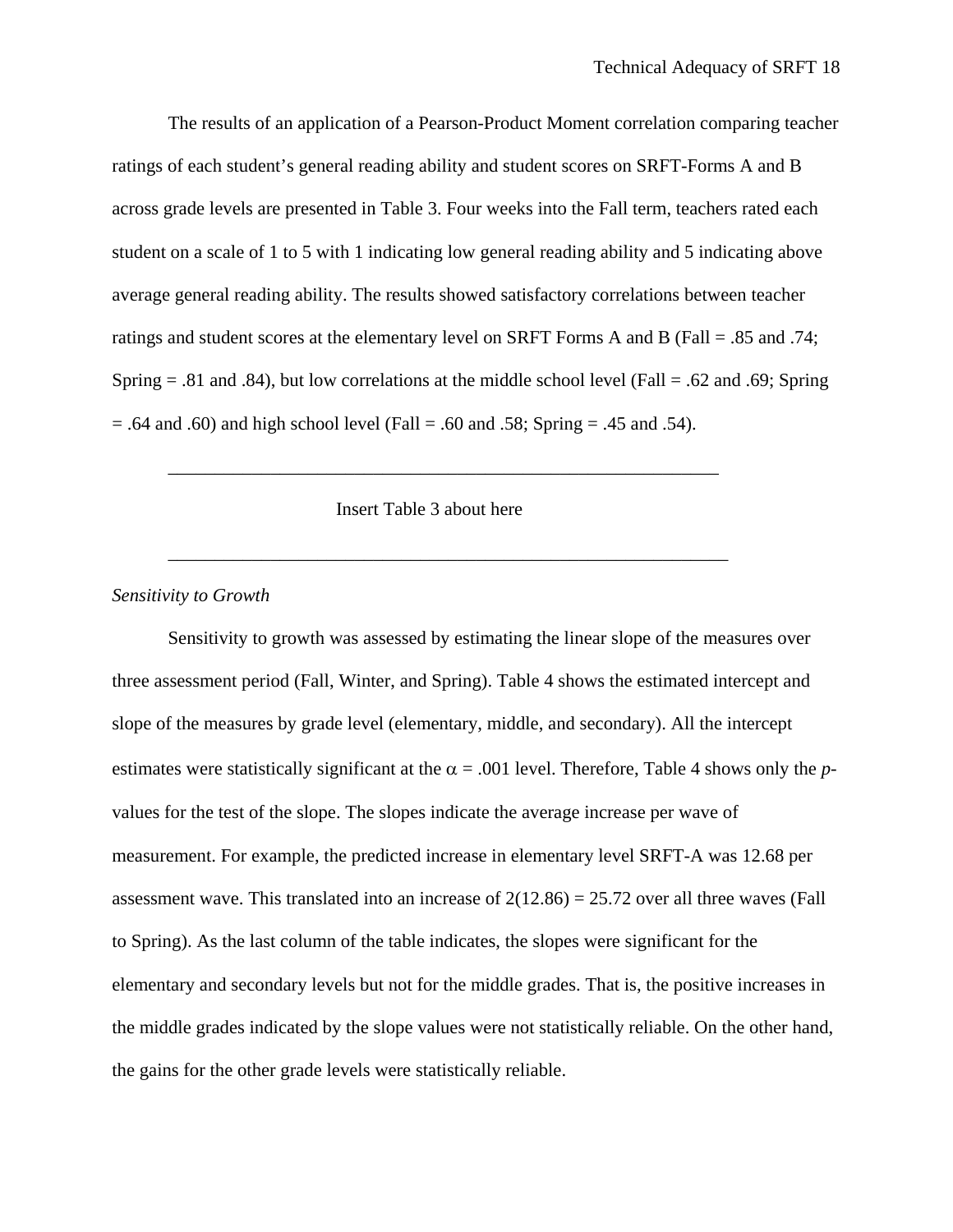Insert Table 4 about here

#### Discussion

\_\_\_\_\_\_\_\_\_\_\_\_\_\_\_\_\_\_\_\_\_\_\_\_\_\_\_\_\_\_\_\_\_\_\_\_\_\_\_

\_\_\_\_\_\_\_\_\_\_\_\_\_\_\_\_\_\_\_\_\_\_\_\_\_\_\_\_\_\_\_\_\_\_\_\_\_\_\_

The purpose of this study was to examine (1) if Forms A and B of the Silent Reading Fluency Test (SRFT) are approximately equivalent forms, (2) the criterion and content validity of the SRFT, (3) if the SRFT and the TOSCRF show a differentiation in the performance scores of students at the elementary, middle school, and high school levels, and (4) if the SRFT is sensitive to reading growth of deaf and hard of hearing students when given at frequent intervals. To establish the alternative form reliability of the SRFT, we examined the two forms of the test to determine equivalency. The correlation of .92 between Forms A and B indicates that the forms are satisfactorily equivalent.

 We also examined the scores of students at elementary, middle, and high school levels. The data indicate that the SRFT differentiates among student scores at these three academic levels. That is, the mean scores on the SRFT of students in upper grades were higher than the mean SRFT scores of students in lower grades (see Table 1 and Figures 1 and 2).

 The means, standard deviations, and the slopes of the trend lines derived from students' scores at the three time points were examined to determine if the SRFT is sensitive to a change in reading performance of deaf and hard of hearing learners (see Table 1 and Figures 1 and 2 ). Student scores at all three levels show increases from the fall to winter testing. However, the slopes of the middle grades were not significant. Details of the HLM analysis (not presented) indicated a much greater variability for the middle school scores leading to larger standard errors for the slopes and thus a lack of statistical significance. As the middle score slopes were similar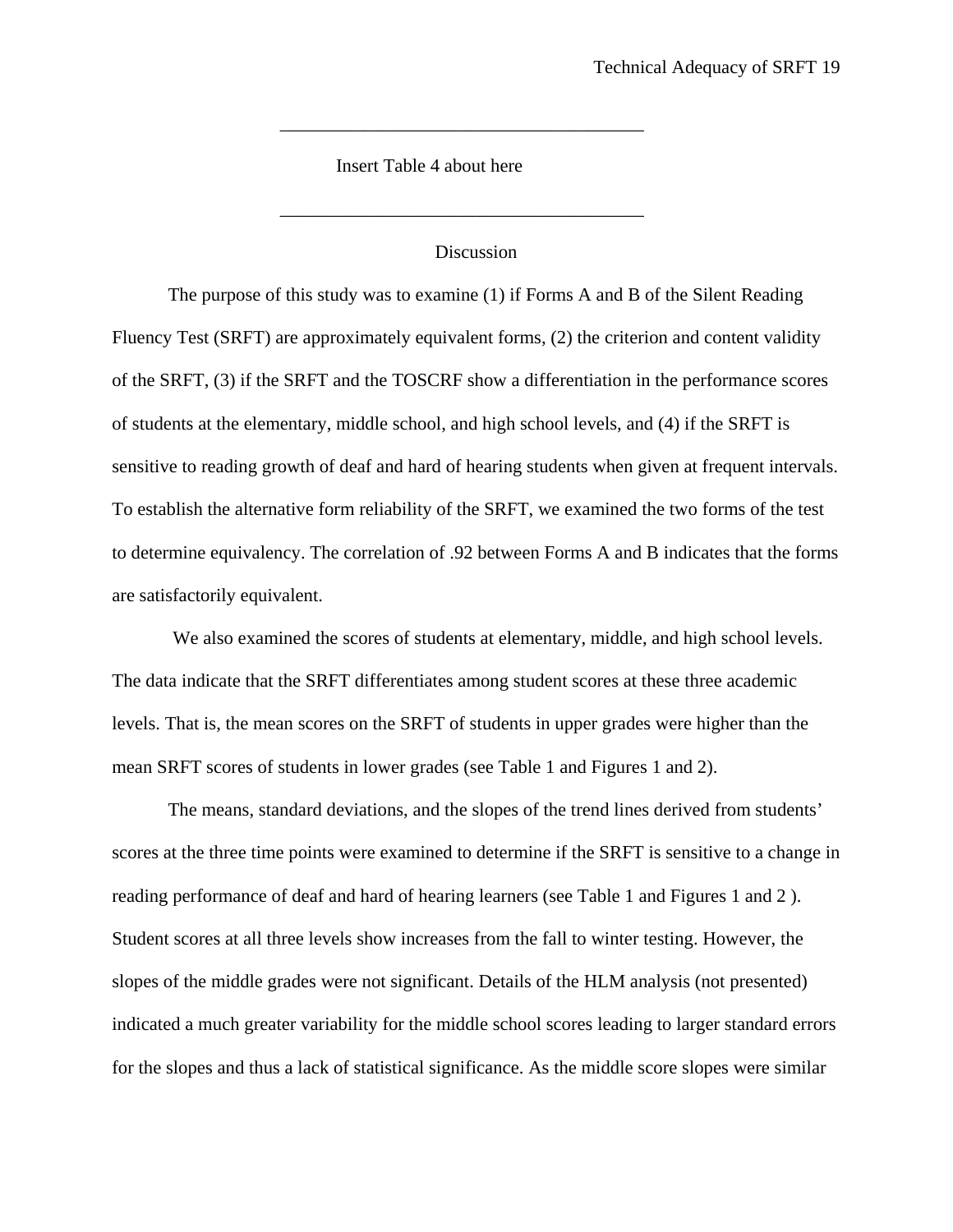or even greater in magnitude than the other levels, the measures may be found to have statistically significant slopes in samples with less variability than ours. To summarize the SRFT and TOSCRF appear to measure a change in reading performances among deaf and hard of hearing learners at quarterly intervals, at least at the elementary and secondary levels.

 To examine content validity, student SRFT scores were compared to the NWEA: MAP scores completed during the same two week period in the fall and spring. The correlations between the scores of the SRFT and the reading subtests of the NWEA: MAP-RIT scores show relatively low correlations (range from .45-.85, see Table 2) between the two tests, particularly at the middle and high school levels. Assuming that the NWEA: MAP is a valid test of reading performance for deaf and hard of hearing learners, these correlations may indicate that the two tests do not measure the same underlying construct of reading skills or that the SRFT and/or the NWEA: MAP is not an accurate measure of reading performance of deaf and hard of hearing students.

 The SRFT scores were compared to TOSCRF raw scores to establish content validity. The correlations between the SRFT, Forms A and B, and the TOSCRF were relatively high (.84 and .90) indicating that these two tests probably do measure the same underlying construct of reading skills.

Correlations were calculated between teacher ratings of general reading ability and the student scores on the SRFT. The results show satisfactory correlations between teacher ratings and student scores at the elementary level but low correlations at the middle school and high school levels. Teacher ratings may have been influenced by the fact that during the first quarter of the school year, students were reassigned to different classes for reading. Other factors that may have influenced the lower correlations at the middle school and high school levels is that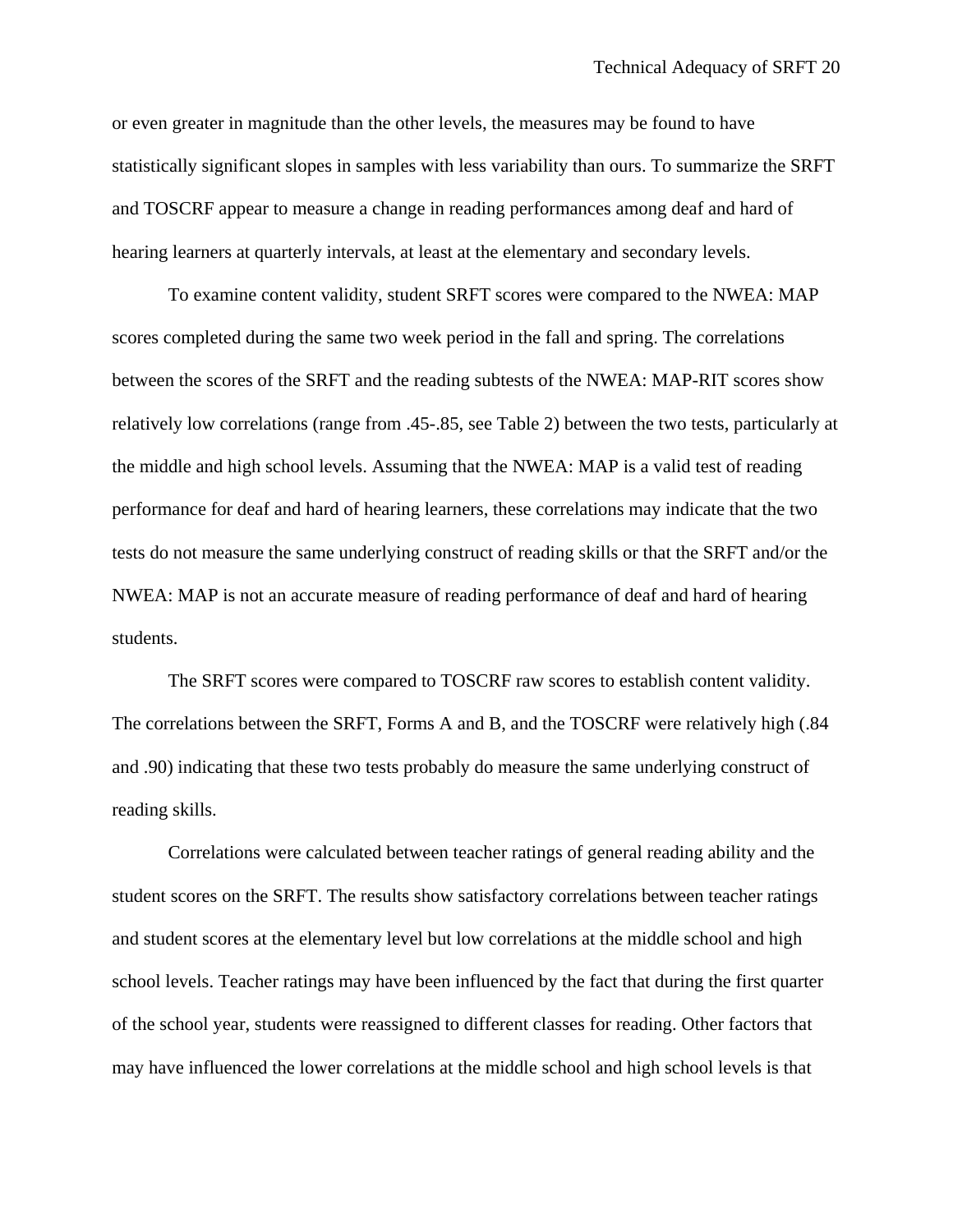these two academic levels have rotating classes and teachers are not as familiar with their students as teachers at the elementary level who work with the same group of students all day. Another factor to consider is that middle school and high school studies focus on content areas. Since reading is not a content area, teachers may be less aware of the students' reading skills because less time is spent on direct instruction in reading.

#### Conclusions

 Content validity of the SRFT appears to be acceptable when used with elementary level students with hearing loss. However, the application of the SRFT with middle and high school level students is questionable. The results of the data analysis produced two positive indicators, that is, (1) the SRFT appears to be sensitive to reading growth at the elementary and secondary levels, and (2) the mean SRFT score for students in upper grade levels was higher than students in lower grade levels. However, the low correlations between NWEA: MAP-RIT scores and teacher ratings at the middle and high school levels preclude a more optimistic conclusion, as does the lack of significant slopes for middle school. Given the construction of the SRFT, that is, using text written at the  $1<sup>st</sup>$  through  $5<sup>th</sup>$  grade levels, the outcomes may indicate that the range of reading difficulty is too narrow to show reading growth in students reading beyond the 5<sup>th</sup> grade level.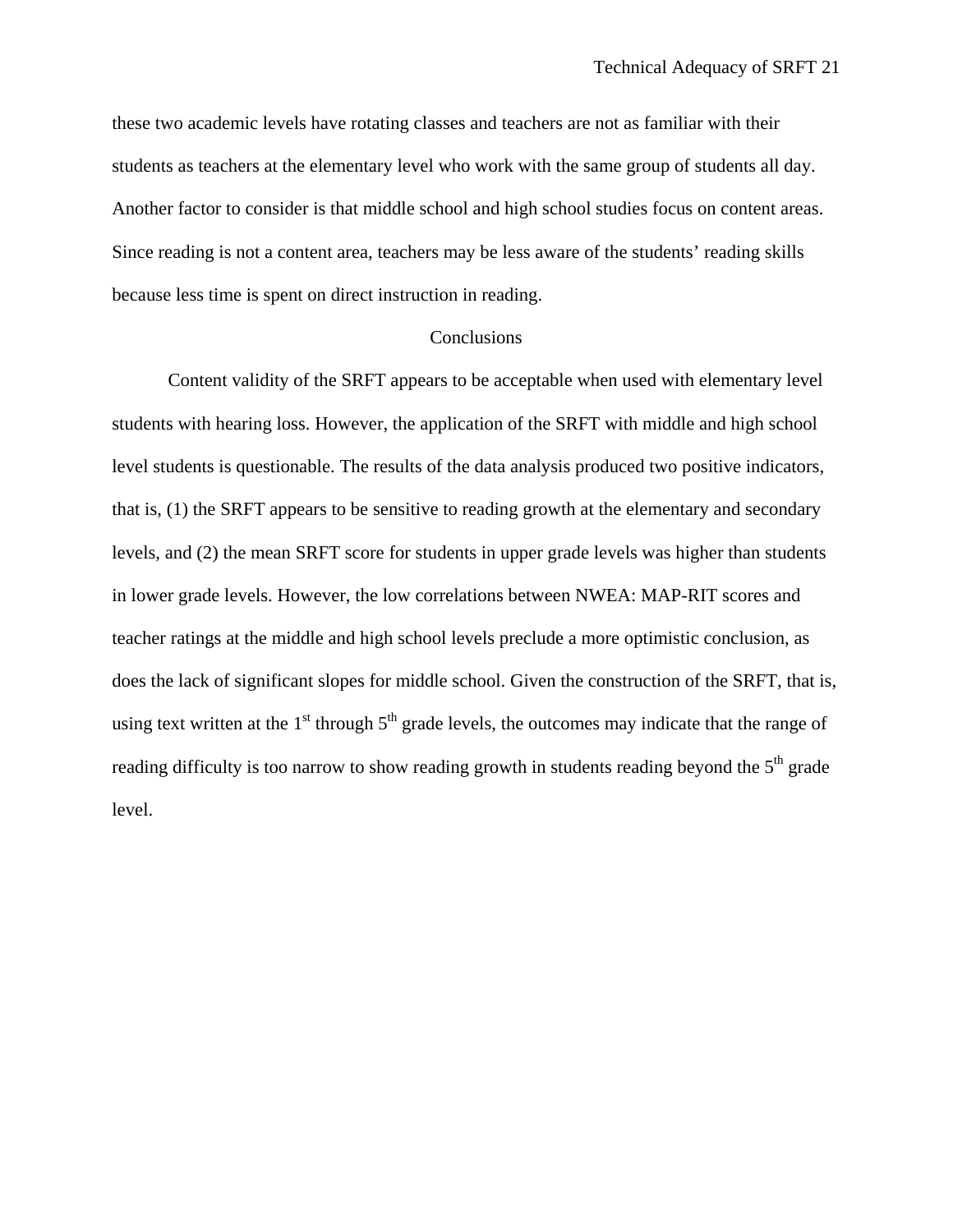#### References

Anastasi, A., & Urbina, S (1997). *Psychological testing* (7<sup>th</sup> ed.). New York: Macmillan.

- Carver, R.P. (1974). Two dimensions of tests: Psychometric and edumetric. *American Psychologist, 29,* 512-518.
- Deno, S.L. (1985). Curriculum-based measurement: The emerging alternative. *Exceptional Children, 52*(3), 219-232.
- Deno, S.L. (1992). The nature and development of curriculum-based measurement. *Preventing School Failure, 36,* 5-10.
- Deno, S.L., Mirkin, P., & Chiang, B. (1982). Identifying valid measures of reading. *Exceptional Children, 18,* 16-26.
- Fuchs, L.S. & Fuchs, D. (1993). Formative evaluation of academic progress: How much growth can we expect? *School Psychology Review*, 02796015, vol. 22, 1, 27-49.
- Guilford, J.P. (1959). Three faces of intellect. *American Psychologist, 14,* 469-470.
- Guilford, J.P., & Hoepfner, R. (1971). *The analysis of intelligence.* New York: McGraw-Hill.
- Jenkins, J., & Pany, D. (1978). Standardized achievement tests: How useful for special education? *Exceptional Children, 44,* 448-453.
- Hammill, D.D., Wiederholt, J.L., & Allen, E.A. (2006). *TOSCRF: Test of Silent Contextual Reading Fluency, examiner's manual.* Austin, TX: PRO-ED.
- Harris, T.L., & Hodges, R.E. (1995). *The Literacy Dictionary: The vocabulary of reading and writing.* Newark, DE: International Reading Association.
- Hopkins, W.G. (2002, June 23). A scale of magnitudes for the effect statistics. In *A New View of Statistics.* Retrieved from http://www.sportsci.org/resource/stats/effectmag.html.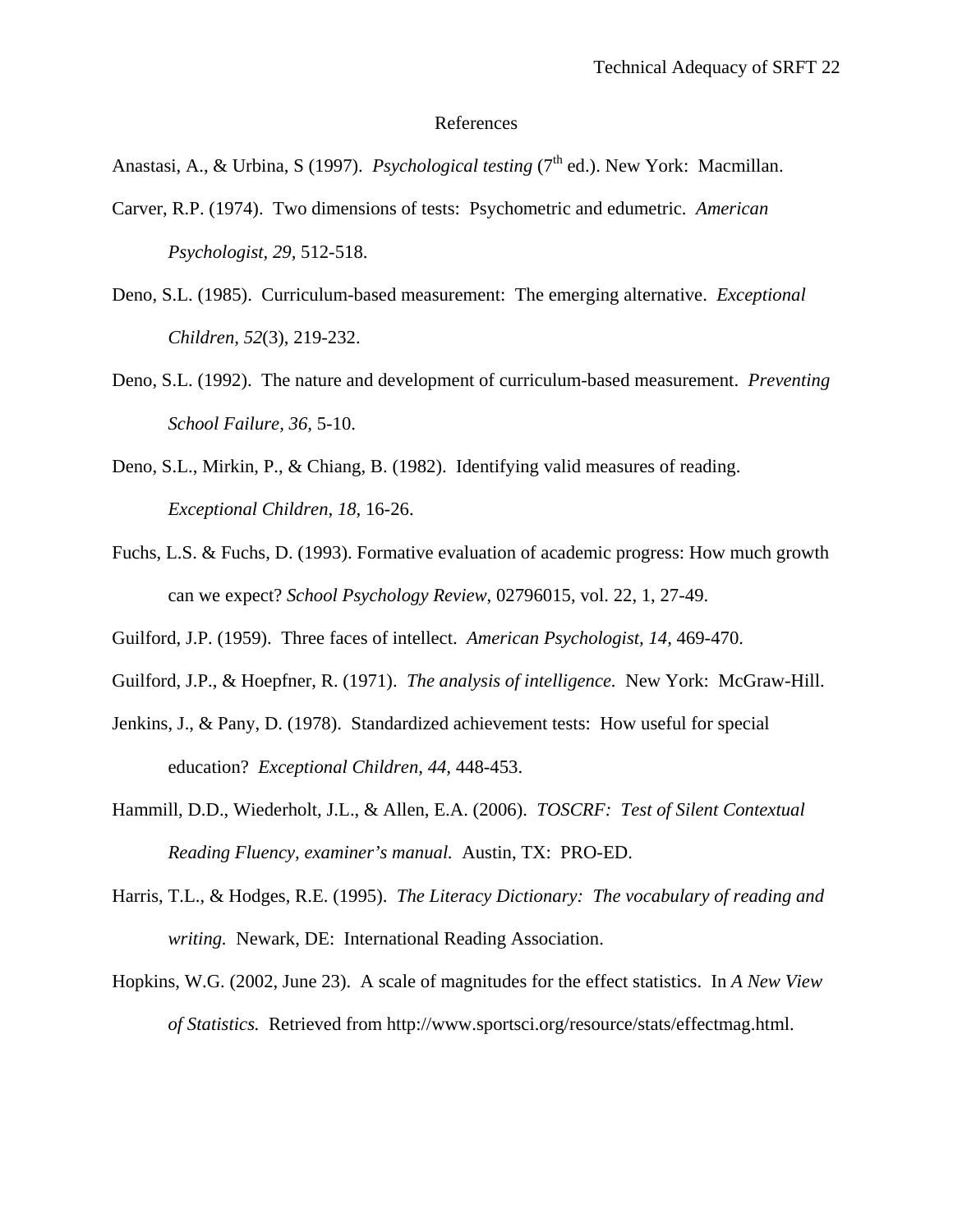- LaSasso, C., & Mobley, R. (1997). *Results of a national survey of reading instruction for deaf students.* Monograph of Collected Papers from the 23rd Annual Conference, The Association of College Educators—Deaf and Hard of Hearing, Santa Fe, NM.
- Lennon, R.T. (1956). Assumptions underlying the use of content validity. *Educational and Psychological Measurement, 16,* 294-304.
- Logan, G.D. (1997). Automaticity and reading: Perspectives from the instance theory of automatization. *Reading and Writing Quarterly, 13,* 123-146.
- Luckner, J.L., Sebald, A.M., Cooney, J., Young III, J.Y., & Muir, S.G. (2006). An examination of the evidence-based literacy research in deaf education. *American Annals of the Deaf, 150*(5), 443-455.
- Marston, D.B. (1989). A curriculum-based measurement approach to assessing academic performance: What it is and why do it. In M.R. Shinn (ed.), *Curriculum-Based Measurement: Assess Special Children.* New York: The Guilford Press, 18-78.
- Mather, N. Hammil, D.D., Allen, E.A. & Roberts, R. (2004). *Test of Silent Word Reading Fluency.* Auston, TX: PRO-ED.
- Meeker, M., & Meeker, R. (1975). *Structure of intellect learning abilities test.* El Segundo, CA: SOI Institute.
- Meeker, M., Meeker, R., & Roid, G.H. (1985). *Structure of intellect learning abilities test— 1985 edition.* Los Angeles: Western Psychological Services.
- Messick, S. (1989). Validity. In R.L. Linn (Ed.), *Educational measurement* (3<sup>rd</sup> ed., pp. 13-103. New York: Macmillan.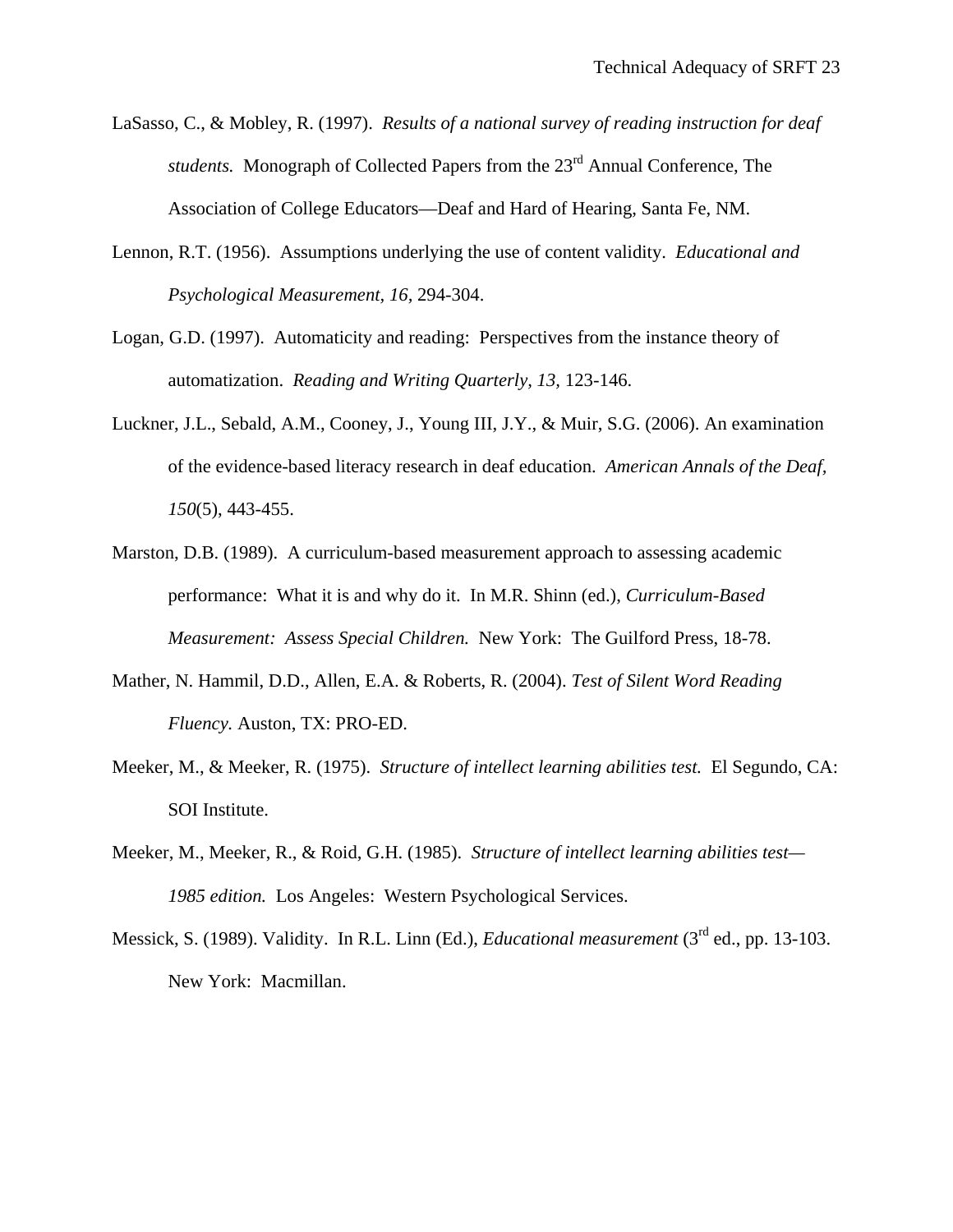- Messick, S. (1995, September). Validity of psychological assessment: Validation of inferences from persons' responses and performances as scientific inquiry into score meaning. *American Psychologist, 50*(9), 741-749.
- National Institute of Child Health and Human Development (NICHD). (2000). *Report of the National Reading Panel: Teaching children to read: An evidence-based assessment of the scientific research literature on reading and its implications for reading instruction*  (NIH Publication No. 00-4769). Washington, DC: U.S. Government Printing Office.
- Northwest Evaluation Association. (2003). *Technical manual for the NWEA Measures of Academic Progress and Achievement Level Tests.* Portland, OR: Northwest Evaluation Association.

Paul, P.V. (2001). *Language and deafness.* San Diego, CA: Singular.

- Pinnell, G.S., Pikulski, J.J., Wixson, K.K., Campbell, J.R., Gough, P.B., & Beatty, A.S. (1995). *Listening to children read aloud.* Washington, DC: Office of Educational Research and Improvement, U.S. Department of Education.
- Pressley, M. (2002). Metacognition and self-regulated comprehension (pp.291-309). In A.E. Farstrup & S.J. Samuels (Eds.), *What research has to say about reading instruction* (3rd ed.), Newark, DE: International Reading Association.
- Quigley, S.P., McAnally, P., Rose, S., & King, C. (2001) *Reading milestones*. Austin, TX: PRO-ED.
- Quigley, S.P., McAnally, P., Rose, S., & Payne, J. (2003). *Reading bridge.* Austin, TX: PRO-ED.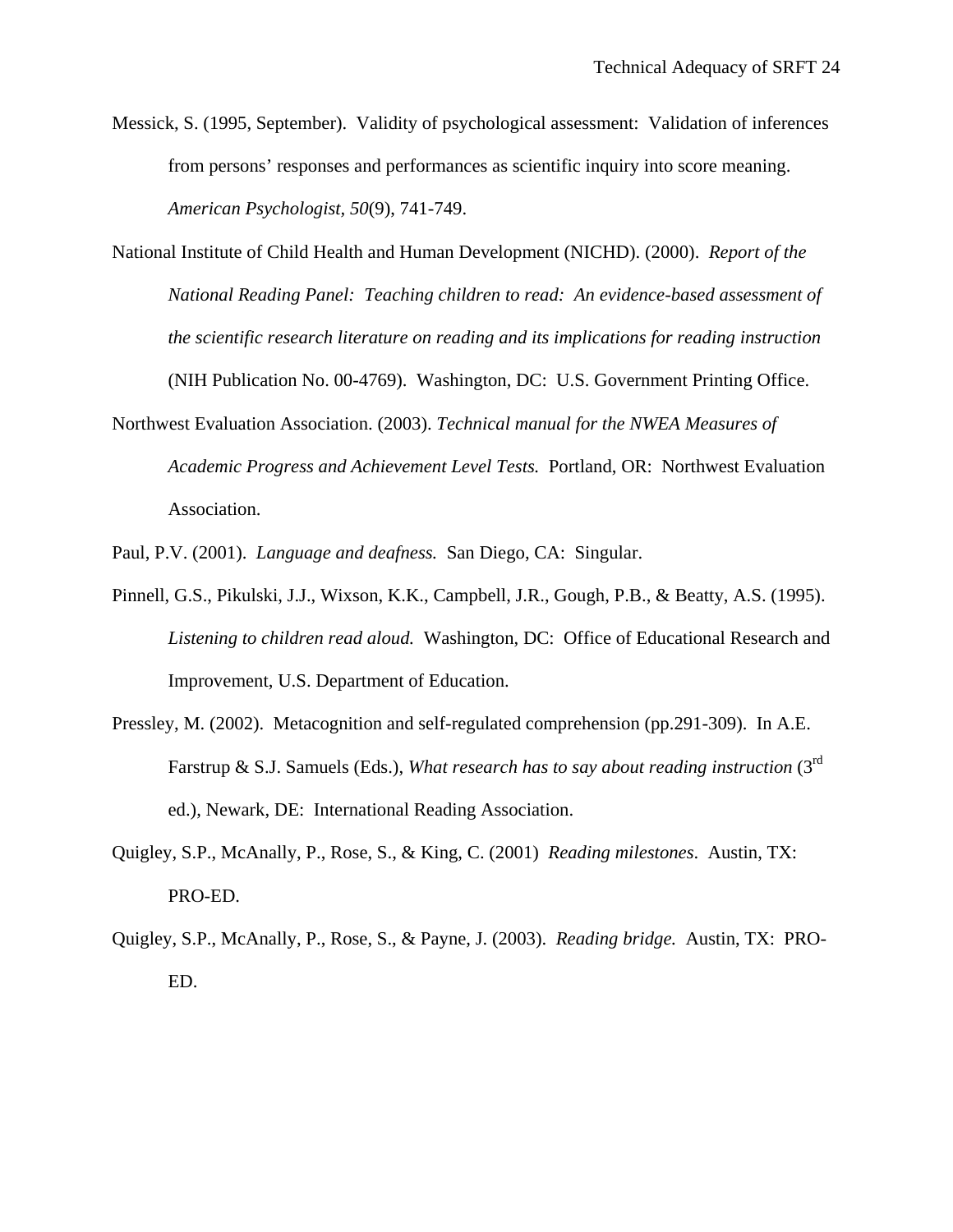- Quigley, S.P., Wilbur, R., Montanelli, D., & Steinkamp, M. (1976). *Syntactic structures in the language of deaf children.* Urbana-Champaign: University of Illinois, Institute for Child Behavior and Development.
- Samuels, S.J. (2002). Reading fluency: Its development and assessment (pp. 166-183). In A.E. Farstrup & S.J. Samuels (eds.), *What Research Has to Say About Reading Instruction* (3<sup>rd</sup>) ed.), Newark, DE: International Reading Association.
- Singer, J. D., & Willett, J. B., (2003). *Applied Longitudinal Data Analysis*. New York: Oxford.
- Snow, C.E., Burns, M.S., & Griffin, P. (Eds.). (1998). *Preventing reading difficulties in young children.* Washington, DC: National Academy Press.
- Thurlow, R., & van den Broek, P. (1997). Automaticity and inference generation. *Reading and Writing Research Quarterly, 13,* 165-184.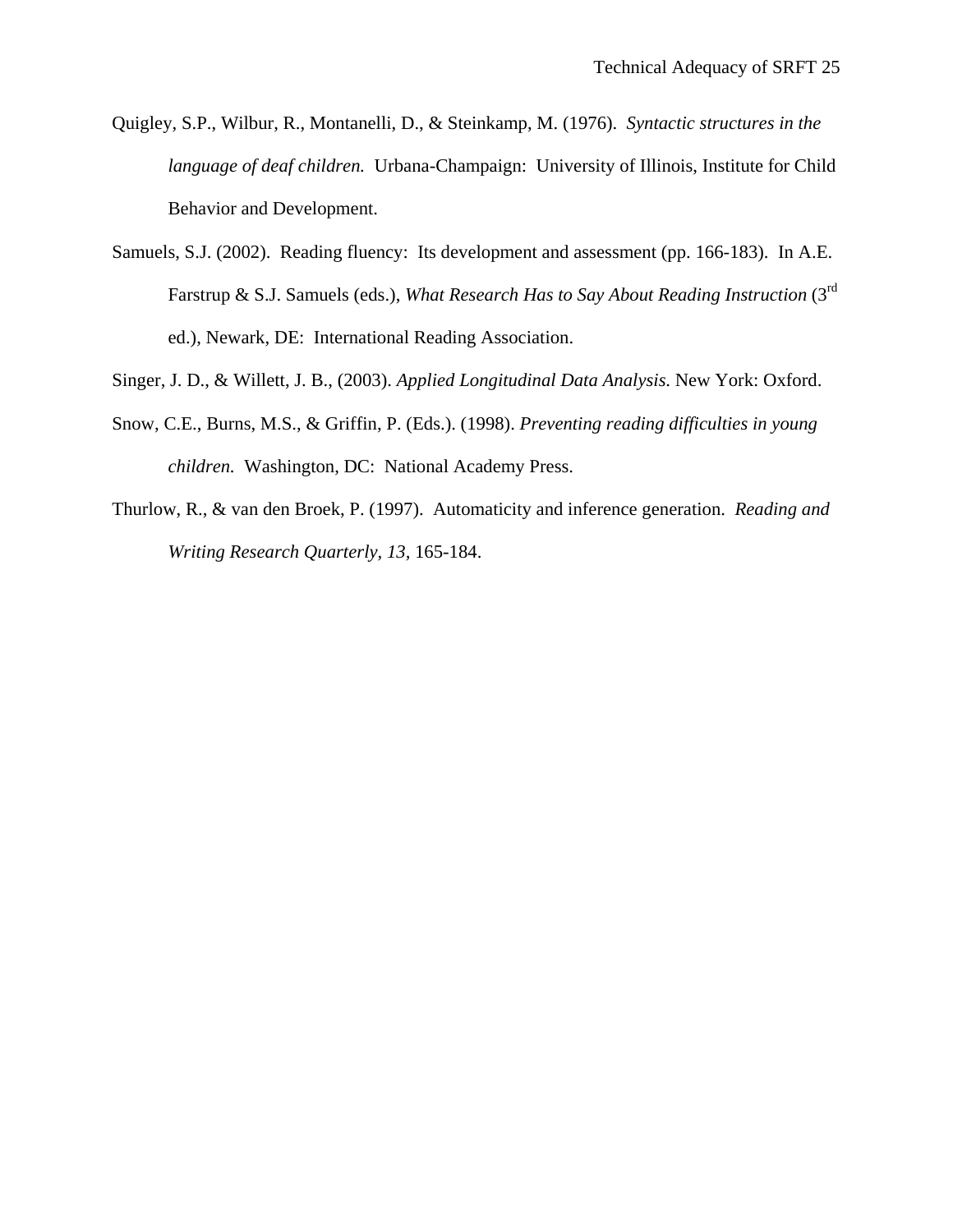Appendix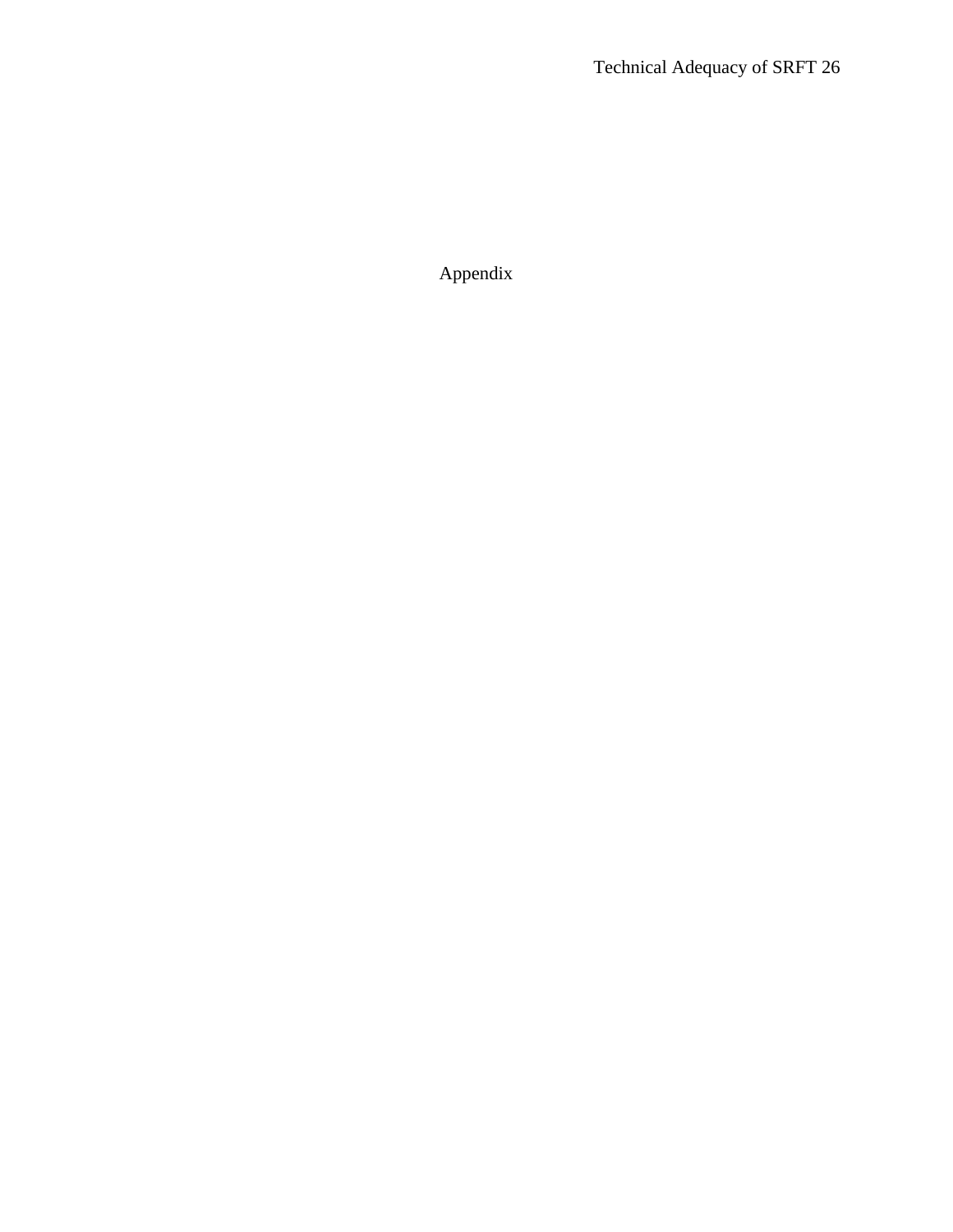| Means and Standard Deviations of Silent Reading Fluency Scores/IOSCRF Scores |         |         |         |  |  |
|------------------------------------------------------------------------------|---------|---------|---------|--|--|
|                                                                              | Fall    | Winter  | Spring  |  |  |
| SRFT-A                                                                       |         |         |         |  |  |
| Elementary                                                                   | 40.88   | 58.91   | 52.32   |  |  |
|                                                                              | (20.31) | (26.85) | (17.29) |  |  |
| Middle School                                                                | 81.27   | 92.79   | 113.30  |  |  |
|                                                                              | (28.37) | (29.45) | (36.36) |  |  |
| <b>High School</b>                                                           | 96.59   | 109.84  | 118.95  |  |  |
|                                                                              | (36.06) | (38.69) | (42.91) |  |  |
| SRFT-B                                                                       |         |         |         |  |  |
| Elementary                                                                   | 55.15   | 71.91   | 68.84   |  |  |
|                                                                              | (25.17) | (32.36) | (26.53) |  |  |
| Middle School                                                                | 94.67   | 116.64  | 126.62  |  |  |
|                                                                              | (32.13) | (28.88) | (36.05) |  |  |
| <b>High School</b>                                                           | 112.13  | 123.23  | 130.36  |  |  |
|                                                                              | (33.09) | (32.91) | (41.74) |  |  |

*Means and Standard Deviations of Silent Reading Fluency Scores/TOSCRF Scores*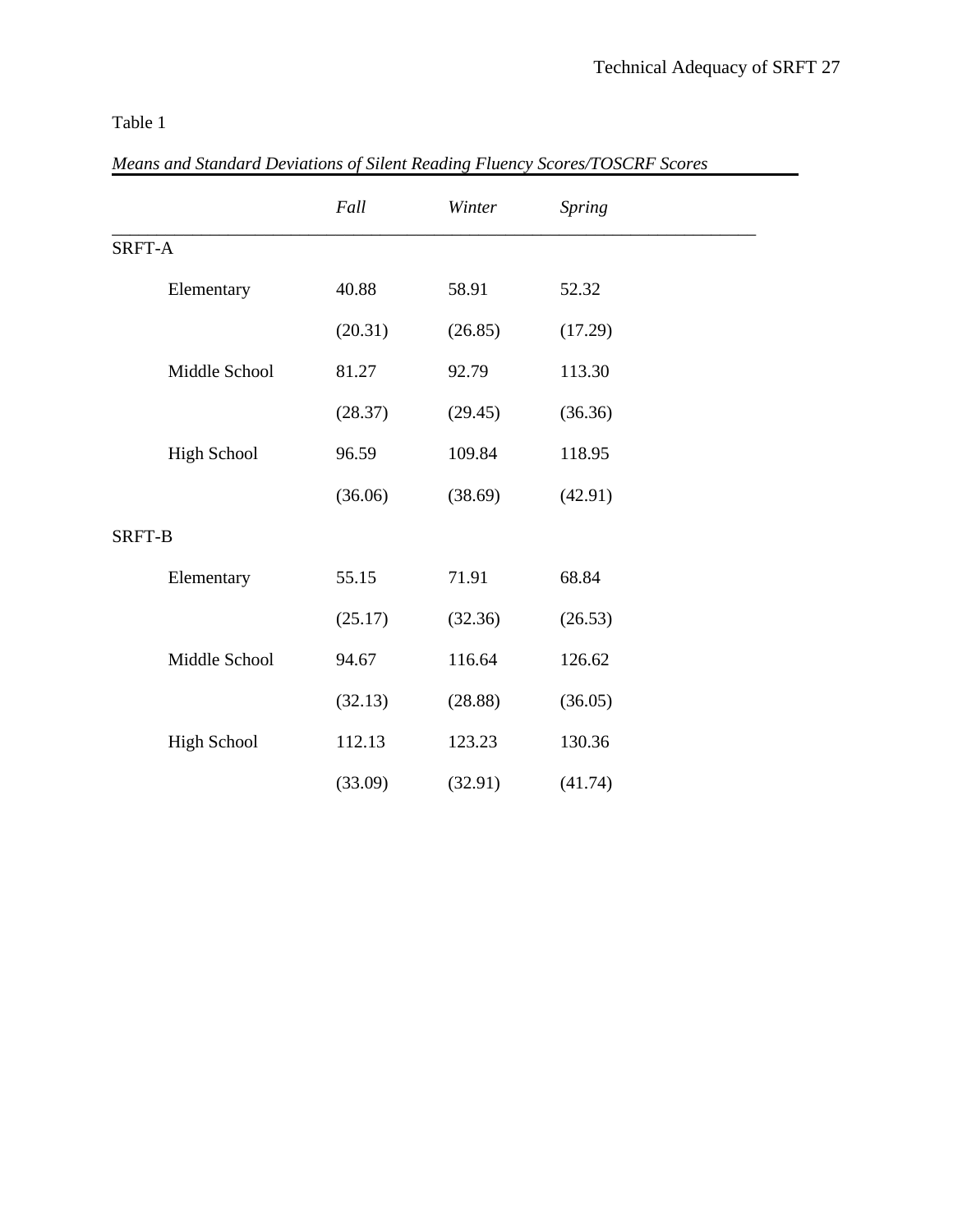# *Correlations of SRFT and NWEA: MAP*

|             | Elementary | Middle | HS  |
|-------------|------------|--------|-----|
| $\mathbf N$ | 25         | 15     | 44  |
| SRFT-A      | .75        | .62    | .59 |
| SRFT-B      | .74        | .69    | .58 |

**\_\_\_\_\_\_\_\_\_\_\_\_\_\_\_\_\_\_\_\_\_\_\_\_\_\_\_\_\_\_\_\_\_\_\_\_\_\_\_\_\_\_\_\_\_\_\_\_\_\_\_\_\_\_\_\_\_\_\_\_\_\_\_\_\_\_\_\_\_\_\_\_**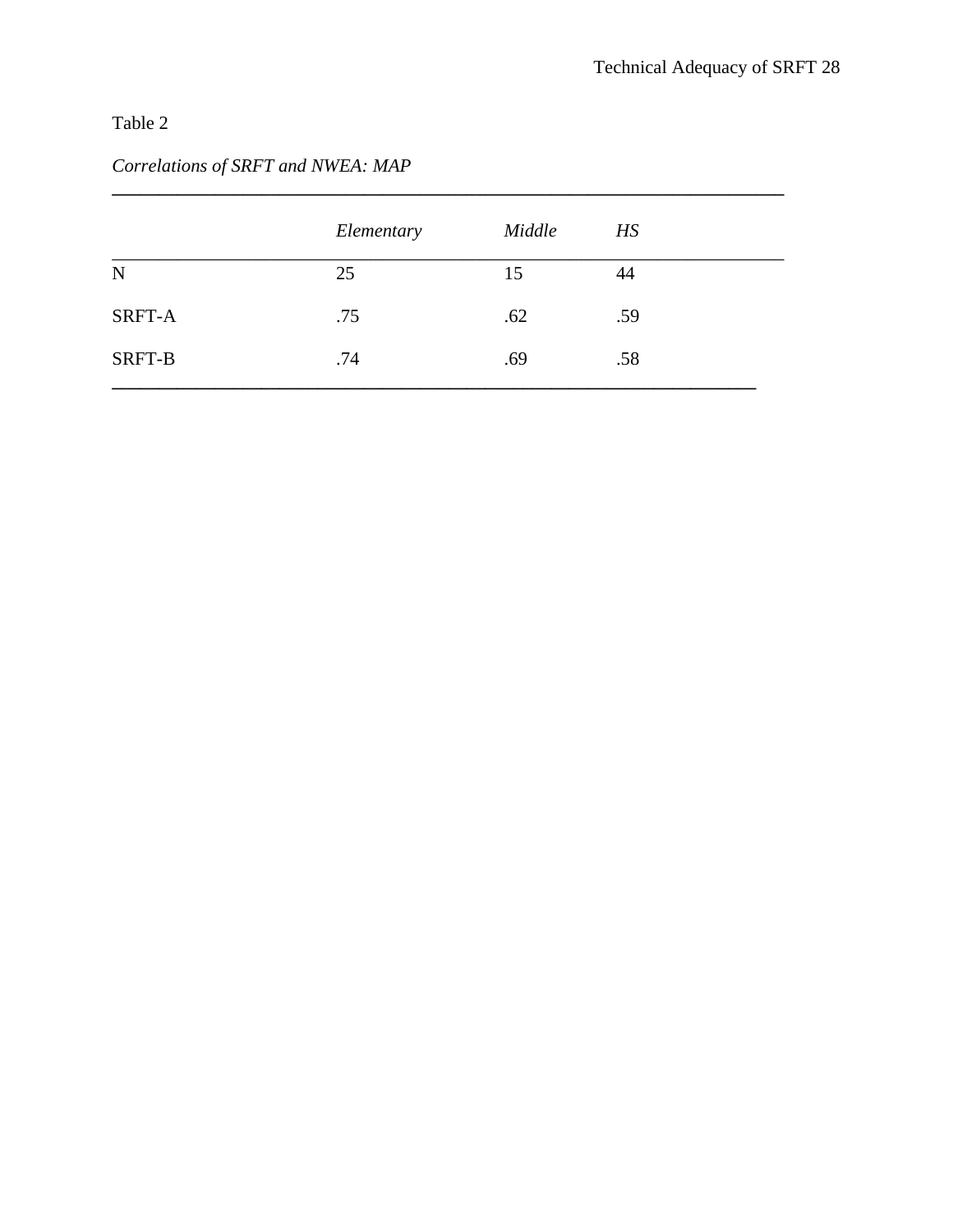|            | Form A  | Form B  |
|------------|---------|---------|
| Elementary | 0.85    | 0.82    |
| Middle     | 0.51    | 0.58    |
| <b>HS</b>  | $-0.34$ | $-0.47$ |

*Correlation of SRFT to Teacher Ratings – Fall\_\_\_\_\_\_\_\_\_\_\_\_\_\_\_\_\_\_\_\_\_\_\_\_\_\_\_\_\_\_\_\_\_\_*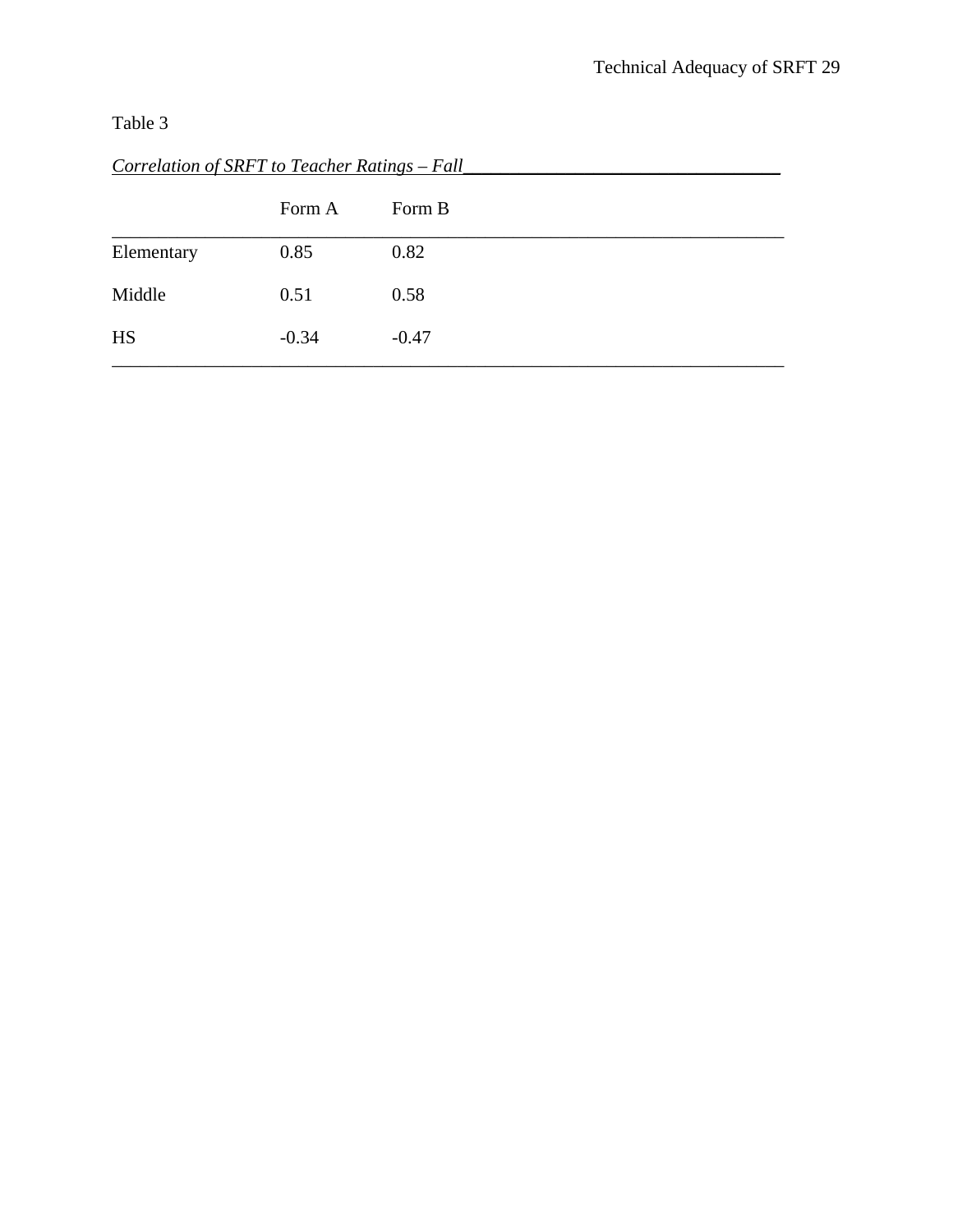|  | Silent Reading Fluency Linear Trends Across Elementary, Middle, and High School Levels |
|--|----------------------------------------------------------------------------------------|
|--|----------------------------------------------------------------------------------------|

| Levels        | Intercept | Slope | Slope $p$ -value |
|---------------|-----------|-------|------------------|
| Elementary    |           |       |                  |
| SRFT-A        | 42.02     | 12.68 | < 0.001          |
| SRFT-B        | 56.46     | 12.43 | < 0.001          |
| <b>TOSCRF</b> | 47.00     | 12.09 | < 0.001          |
| Middle        |           |       |                  |
| SRFT-A        | 82.42     | 8.86  | 0.32             |
| SRFT-B        | 95.50     | 17.18 | 0.07             |
| <b>TOSCRF</b> | 93.55     | 7.35  | 0.12             |
| Secondary     |           |       |                  |
| SRFT-A        | 90.97     | 20.13 | < 0.001          |
| SRFT-B        | 111.95    | 11.38 | < 0.001          |
| <b>TOSCRF</b> | 106.67    | 7.52  | < 0.001          |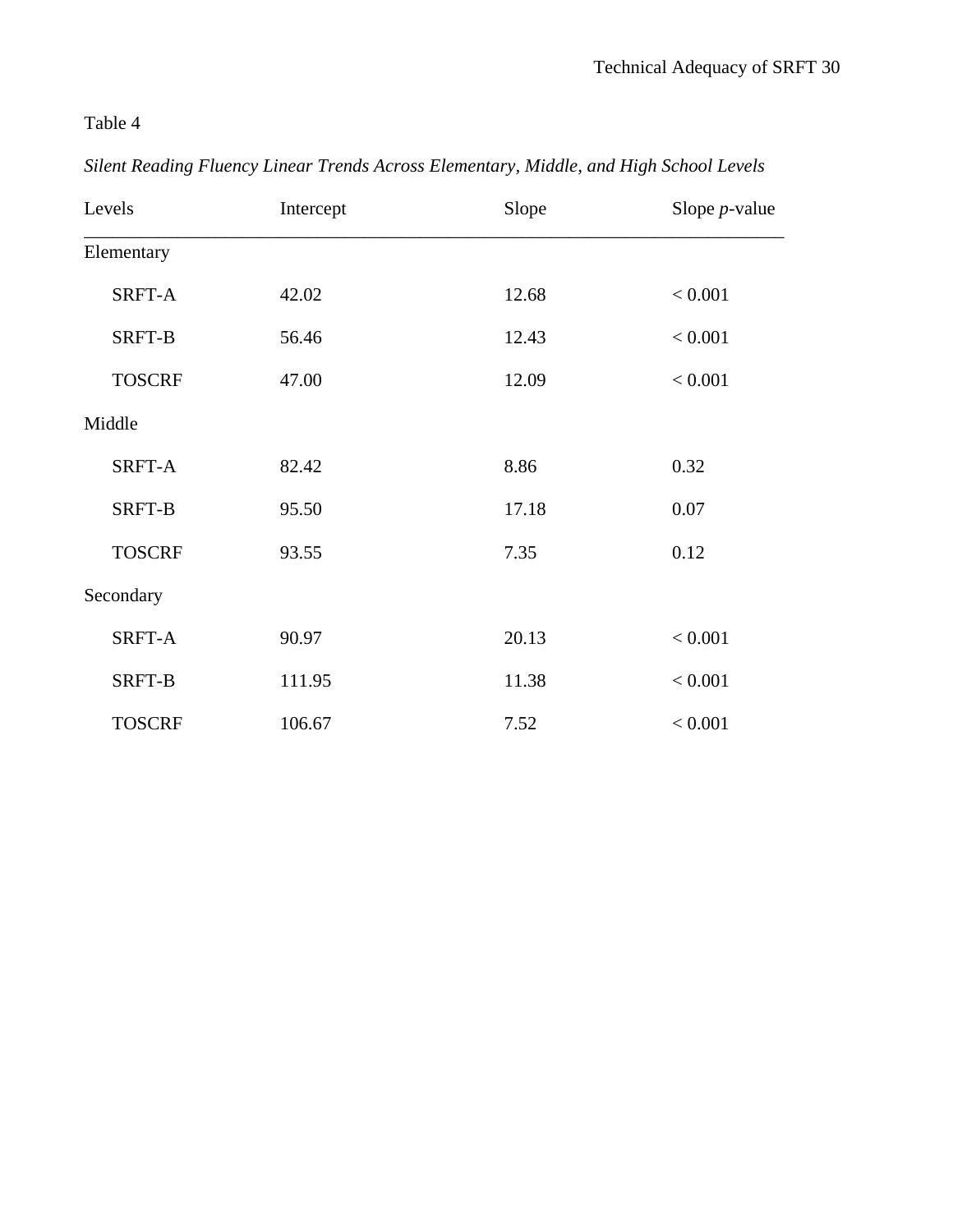

**SRFT Form A**

*Figure 1.* SRFT- Form A: Mean number correct for Fall, Winter and Spring semesters at the Elementary, Middle School and Secondary Levels.